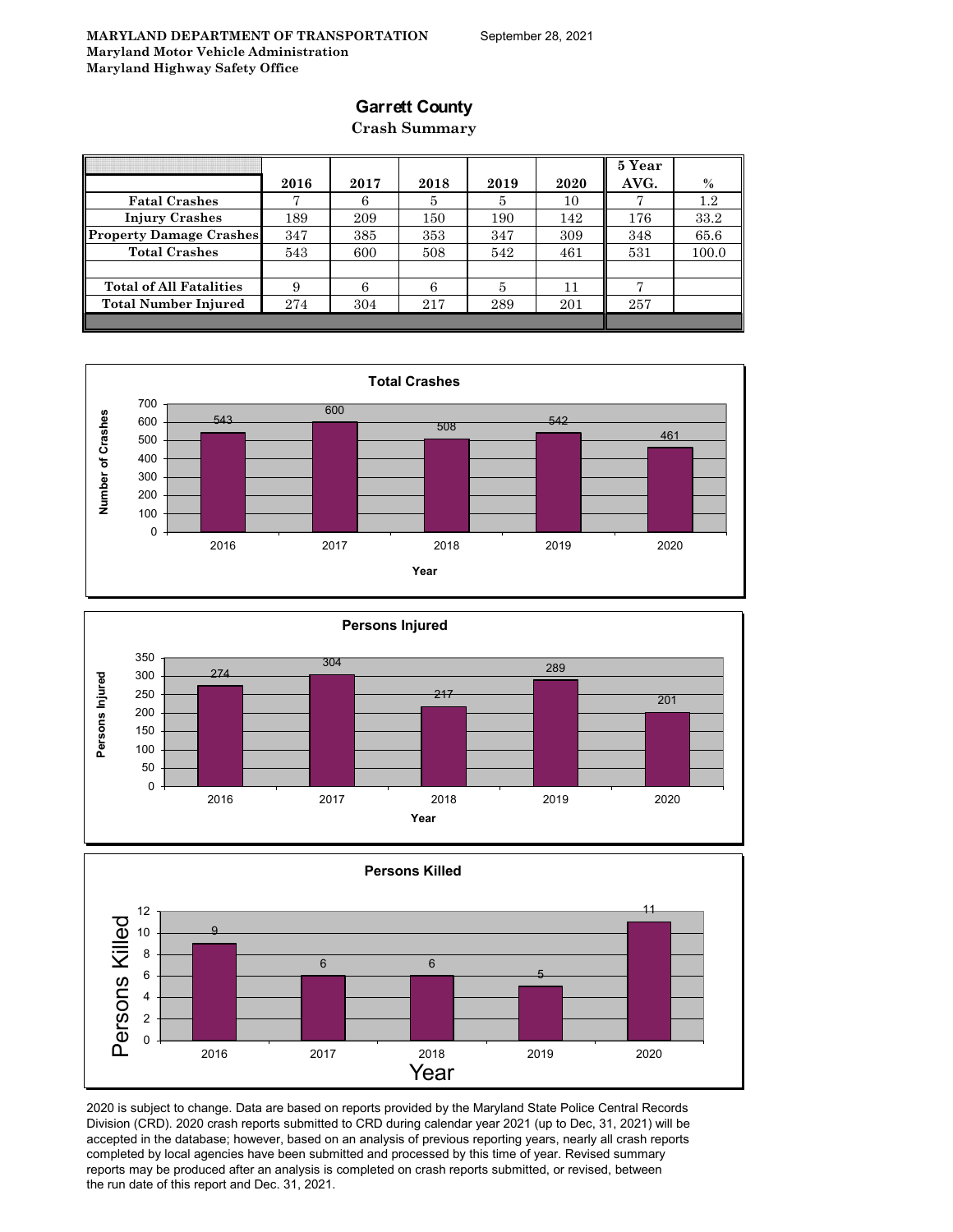| <b>Route Type</b>      | 2016             | 2017             | 2018             | 2019                    | 2020             | AVG.                    | $\%$      |
|------------------------|------------------|------------------|------------------|-------------------------|------------------|-------------------------|-----------|
| <b>IS</b>              | 115              | 143              | 126              | 123                     | 96               | 121                     | 22.7      |
| <b>US</b>              | 104              | 122              | 108              | 120                     | 105              | 112                     | 21.1      |
| <b>MD</b>              | 94               | 130              | 99               | 109                     | 71               | 101                     | 19.0      |
| CO                     | 166              | 141              | 134              | 150                     | 150              | 148                     | 27.9      |
| MU                     | 22               | 22               | 20               | 19                      | 11               | 19                      | 3.5       |
| GV                     | $\mathbf{0}$     | $\boldsymbol{0}$ | $\boldsymbol{0}$ | $\mathbf{0}$            | $\mathbf{0}$     | $\boldsymbol{0}$        | 0.0       |
| SR                     | $\mathbf{1}$     | $\mathbf 1$      | $\overline{2}$   | $\boldsymbol{0}$        | $\boldsymbol{0}$ | $\mathbf{1}$            | 0.2       |
| <b>OP</b>              | $\mathbf{1}$     | $\mathbf 1$      | $\boldsymbol{0}$ | $\overline{0}$          | $\mathbf{1}$     | $\mathbf{1}$            | 0.1       |
| Balto. City CY         | $\overline{0}$   | $\boldsymbol{0}$ | $\boldsymbol{0}$ | $\boldsymbol{0}$        | $\mathbf{0}$     | $\boldsymbol{0}$        | 0.0       |
| <b>Parking Lots</b>    | 10               | 13               | $\,8\,$          | 8                       | 8                | 9                       | 1.8       |
| Unknown                | 30               | $\sqrt{27}$      | 11               | 13                      | 19               | 20                      | $\!.8$    |
| <b>Total Crashes</b>   | 543              | 600              | 508              | 542                     | 461              | 531                     | 100.0     |
|                        |                  |                  |                  |                         |                  |                         |           |
|                        |                  |                  |                  |                         |                  |                         |           |
| <b>Route Type</b>      | 2016             | 2017             | 2018             | 2019                    | 2020             | AVG.                    | $\%$      |
| $\overline{\text{IS}}$ | 32               | 37               | 32               | 33                      | 22               | 31                      | 17.7      |
| <b>US</b>              | 36               | 50               | 34               | 51                      | 39               | 42                      | 23.9      |
| <b>MD</b>              | 33               | $52\,$           | $32\,$           | 41                      | $20\,$           | 36                      | 20.2      |
| $\bf CO$               | 73               | $52\,$           | 41               | 50                      | 50               | 53                      | 30.2      |
| MU                     | $\sqrt{2}$       | $\sqrt{ }$       | $\,6\,$          | 9                       | $\sqrt{3}$       | $\bf 5$                 | 3.1       |
| GV                     | $\boldsymbol{0}$ | $\boldsymbol{0}$ | $\boldsymbol{0}$ | $\mathbf{0}$            | $\boldsymbol{0}$ | $\mathbf{0}$            | 0.0       |
| SR                     | $\mathbf{1}$     | $\mathbf{1}$     | $\boldsymbol{0}$ | $\boldsymbol{0}$        | $\overline{0}$   | $\overline{0}$          | $\rm 0.2$ |
| <b>OP</b>              | $\mathbf{0}$     | $\boldsymbol{0}$ | $\boldsymbol{0}$ | $\overline{0}$          | $\mathbf{0}$     | $\mathbf{0}$            | 0.0       |
| Balto. City CY         | $\mathbf{0}$     | $\boldsymbol{0}$ | $\boldsymbol{0}$ | $\boldsymbol{0}$        | $\boldsymbol{0}$ | $\boldsymbol{0}$        | 0.0       |
| <b>Parking Lots</b>    | $\mathbf{1}$     | $\boldsymbol{3}$ | $\mathbf{1}$     | $\mathbf{1}$            | $\sqrt{2}$       | $\overline{2}$          | 0.9       |
| Unknown                | 11               | $\overline{7}$   | $\overline{4}$   | $\bf 5$                 | $\overline{6}$   | $\overline{\mathbf{7}}$ | 3.8       |
| <b>Injury Crashes</b>  | 189              | 209              | 150              | 190                     | 142              | 176                     | 100.0     |
|                        |                  |                  |                  |                         |                  |                         |           |
|                        |                  |                  |                  |                         |                  |                         |           |
| <b>Route Type</b>      | 2016             | 2017             | 2018             | 2019                    | 2020             | AVG.                    | $\%$      |
| <b>IS</b>              | $\overline{2}$   | $\bf 5$          | 1                | $\mathbf{0}$            | 1                | $\,2$                   | 27.3      |
| <b>US</b>              | $\mathbf{1}$     | $\mathbf 0$      | $\mathbf 1$      | $\overline{\mathbf{3}}$ | $\sqrt{2}$       | $\mathbf{1}$            | 21.2      |
| <b>MD</b>              | $\,1$            | $\boldsymbol{0}$ | $1\,$            | $\boldsymbol{0}$        | $\bf 5$          | $\,1$                   | $21.2\,$  |
| $\bf{CO}$              | $\overline{3}$   | $\mathbf{1}$     | $\overline{2}$   | $\overline{2}$          | $\mathbf{1}$     | $\overline{2}$          | $27.3\,$  |
| MU                     | $\boldsymbol{0}$ | $\boldsymbol{0}$ | $\boldsymbol{0}$ | $\boldsymbol{0}$        | $\mathbf 1$      | $\boldsymbol{0}$        | $3.0\,$   |
| $\mathbf{G}\mathbf{V}$ | $\boldsymbol{0}$ | $\boldsymbol{0}$ | $\boldsymbol{0}$ | $\boldsymbol{0}$        | $\boldsymbol{0}$ | $\boldsymbol{0}$        | $0.0\,$   |
| $\mathbf{SR}$          | $\overline{0}$   | $\mathbf{0}$     | $\boldsymbol{0}$ | $\overline{0}$          | $\boldsymbol{0}$ | $\boldsymbol{0}$        | 0.0       |
| <b>OP</b>              | $\boldsymbol{0}$ | $\boldsymbol{0}$ | $\boldsymbol{0}$ | $\boldsymbol{0}$        | $\boldsymbol{0}$ | $\boldsymbol{0}$        | $0.0\,$   |
| Balto. City CY         | $\boldsymbol{0}$ | $\boldsymbol{0}$ | $\boldsymbol{0}$ | $\overline{0}$          | $\mathbf{0}$     | $\boldsymbol{0}$        | $0.0\,$   |
| <b>Parking Lots</b>    | $\boldsymbol{0}$ | $\boldsymbol{0}$ | $\boldsymbol{0}$ | $\boldsymbol{0}$        | $\boldsymbol{0}$ | $\boldsymbol{0}$        | $0.0\,$   |
| Unknown                | $\boldsymbol{0}$ | $\boldsymbol{0}$ | $\boldsymbol{0}$ | $\boldsymbol{0}$        | $\boldsymbol{0}$ | $\boldsymbol{0}$        | 0.0       |
| <b>Fatal Crashes</b>   | $\boldsymbol{7}$ | $\,6\,$          | $\bf 5$          | $5\,$                   | $10\,$           | $\sqrt{ }$              | 100.0     |

# **Garrett County Route Type**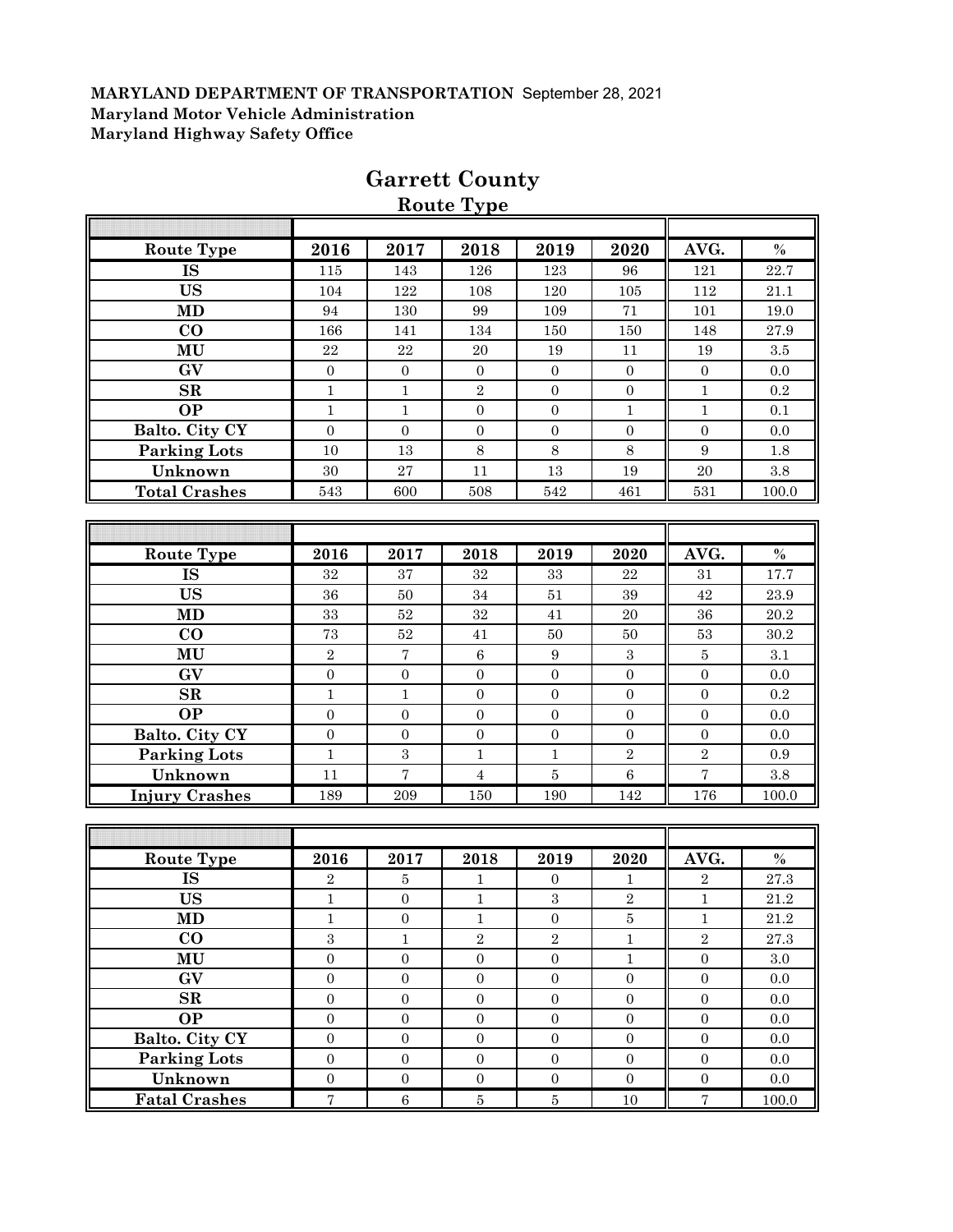#### **Garrett County**

|                                                |                     |                       | County                |                         |                       |                       |               |
|------------------------------------------------|---------------------|-----------------------|-----------------------|-------------------------|-----------------------|-----------------------|---------------|
|                                                |                     |                       |                       |                         |                       |                       |               |
| County                                         | 2016                | 2017                  | 2018                  | 2019                    | 2020                  | AVG.                  | $\frac{0}{0}$ |
| Allegany                                       | $\overline{0}$      | $\overline{0}$        | $\overline{0}$        | $\overline{0}$          | $\overline{0}$        | $\Omega$              | 0.0           |
| Anne Arundel                                   | $\boldsymbol{0}$    | $\boldsymbol{0}$      | $\boldsymbol{0}$      | $\boldsymbol{0}$        | $\mathbf{0}$          | $\boldsymbol{0}$      | 0.0           |
| <b>Baltimore</b>                               | $\overline{0}$      | $\overline{0}$        | $\overline{0}$        | $\overline{0}$          | $\overline{0}$        | $\overline{0}$        | 0.0           |
| Calvert                                        | $\overline{0}$      | $\overline{0}$        | $\theta$              | $\overline{0}$          | $\theta$              | $\mathbf{0}$          | 0.0           |
| Caroline                                       | 0                   | $\overline{0}$        | $\mathbf{0}$          | $\overline{0}$          | $\mathbf{0}$          | $\mathbf{0}$          | 0.0           |
| Carroll                                        | $\overline{0}$      | $\overline{0}$        | $\overline{0}$        | $\overline{0}$          | $\overline{0}$        | $\overline{0}$        | 0.0           |
| Cecil                                          | $\overline{0}$      | $\overline{0}$        | $\overline{0}$        | $\mathbf{0}$            | $\overline{0}$        | $\mathbf{0}$          | 0.0           |
| <b>Charles</b>                                 | $\mathbf{0}$        | $\mathbf{0}$          | $\boldsymbol{0}$      | $\boldsymbol{0}$        | $\mathbf{0}$          | $\boldsymbol{0}$      | 0.0           |
| Dorchester                                     | $\overline{0}$      | $\overline{0}$        | $\overline{0}$        | $\overline{0}$          | $\overline{0}$        | $\mathbf{0}$          | 0.0           |
| Frederick                                      | $\overline{0}$      | $\overline{0}$        | $\overline{0}$        | $\overline{0}$          | $\overline{0}$        | $\overline{0}$        | 0.0           |
| Garrett                                        | 543                 | 600                   | 508                   | 542                     | 461                   | 531                   | 100.0         |
| Harford                                        | $\overline{0}$      | $\mathbf{0}$          | $\overline{0}$        | $\boldsymbol{0}$        | $\overline{0}$        | $\mathbf{0}$          | 0.0           |
| Howard                                         | $\theta$            | $\Omega$              | $\Omega$              | $\overline{0}$          | $\theta$              | $\Omega$              | 0.0           |
| Kent                                           | $\overline{0}$      | $\mathbf{0}$          | $\overline{0}$        | $\overline{0}$          | $\mathbf{0}$          | $\mathbf{0}$          | 0.0           |
| Montgomery                                     | $\mathbf{0}$        | $\boldsymbol{0}$      | $\mathbf{0}$          | $\boldsymbol{0}$        | $\mathbf{0}$          | $\mathbf{0}$          | 0.0           |
| Prince George's                                | $\overline{0}$      | $\overline{0}$        | $\overline{0}$        | $\overline{0}$          | $\overline{0}$        | $\overline{0}$        | 0.0           |
| Queen Anne's                                   | $\overline{0}$      | $\mathbf{0}$          | $\overline{0}$        | $\overline{0}$          | $\overline{0}$        | $\overline{0}$        | 0.0           |
| St. Mary's                                     | $\overline{0}$      | $\overline{0}$        | $\overline{0}$        | $\overline{0}$          | $\overline{0}$        | $\overline{0}$        | 0.0           |
| Somerset                                       | $\overline{0}$      | $\overline{0}$        | $\overline{0}$        | $\overline{0}$          | $\overline{0}$        | $\overline{0}$        | 0.0           |
| Talbot                                         | $\theta$            | $\theta$              | $\theta$              | $\theta$                | $\theta$              | $\overline{0}$        | 0.0           |
| Washington                                     | $\overline{0}$      | $\overline{0}$        | $\overline{0}$        | $\overline{0}$          | $\overline{0}$        | $\overline{0}$        | 0.0           |
| Wicomico                                       | 0                   | $\overline{0}$        | $\overline{0}$        | 0                       | $\mathbf{0}$          | $\mathbf{0}$          | 0.0           |
| Worcester                                      | $\theta$            | $\Omega$              | $\theta$              | $\theta$                | $\theta$              | $\theta$              | 0.0           |
| <b>Baltimore City</b>                          | $\mathbf{0}$        | $\mathbf{0}$          | $\boldsymbol{0}$      | $\boldsymbol{0}$        | $\mathbf{0}$          | $\mathbf{0}$          | 0.0           |
| <b>Total Crashes</b>                           | 543                 | 600                   | 508                   | 542                     | 461                   | 531                   | 100.0         |
|                                                |                     |                       |                       |                         |                       |                       |               |
|                                                |                     |                       |                       |                         |                       |                       |               |
|                                                |                     |                       |                       |                         |                       |                       |               |
|                                                |                     |                       |                       |                         |                       |                       |               |
| County                                         | 2016                | 2017                  | 2018                  | 2019                    | 2020                  | AVG.                  | $\%$          |
| Allegany                                       | 0                   | $\mathbf{0}$          | $\mathbf{0}$          | 0                       | $\mathbf{0}$          | $\mathbf{0}$          | 0.0           |
| Anne Arundel                                   | $\overline{0}$      | $\Omega$              | $\Omega$              | $\overline{0}$          | $\overline{0}$        | $\overline{0}$        | 0.0           |
| <b>Baltimore</b>                               | $\boldsymbol{0}$    | $\boldsymbol{0}$      | $\boldsymbol{0}$      | $\boldsymbol{0}$        | $\mathbf{0}$          | $\mathbf{0}$          | 0.0           |
| Calvert                                        | $\mathbf{0}$        | $\mathbf{0}$          | $\mathbf{0}$          | $\mathbf{0}$            | $\bf{0}$              | $\boldsymbol{0}$      | 0.0           |
| Caroline                                       | $\overline{0}$      | $\overline{0}$        | $\overline{0}$        | $\overline{0}$          | $\overline{0}$        | $\overline{0}$        | 0.0           |
| Carroll                                        | $\boldsymbol{0}$    | $\boldsymbol{0}$      | $\boldsymbol{0}$      | $\boldsymbol{0}$        | $\mathbf{0}$          | $\mathbf{0}$          | 0.0           |
| Cecil                                          | $\overline{0}$      | $\overline{0}$        | $\overline{0}$        | $\overline{0}$          | $\overline{0}$        | $\overline{0}$        | 0.0           |
| Charles                                        | $\overline{0}$      | $\theta$              | $\theta$              | $\overline{0}$          | $\theta$              | $\overline{0}$        | 0.0           |
| Dorchester                                     | $\overline{0}$      | $\overline{0}$        | $\overline{0}$        | $\overline{0}$          | $\overline{0}$        | $\overline{0}$        | 0.0           |
| Frederick                                      | $\overline{0}$      | $\overline{0}$        | $\overline{0}$        | 0                       | $\mathbf{0}$          | $\mathbf{0}$          | 0.0           |
| Garrett                                        | 189                 | 209                   | 150                   | 190                     | 142                   | 176                   | 100.0         |
| Harford                                        | $\mathbf{0}$        | $\boldsymbol{0}$      | $\boldsymbol{0}$      | $\boldsymbol{0}$        | $\mathbf{0}$          | $\mathbf{0}$          | 0.0           |
| Howard                                         | $\mathbf{0}$        | $\mathbf{0}$          | $\mathbf{0}$          | $\mathbf{0}$            | 0                     | $\boldsymbol{0}$      | 0.0           |
| Kent                                           | $\overline{0}$      | $\overline{0}$        | $\overline{0}$        | $\overline{0}$          | $\overline{0}$        | $\overline{0}$        | 0.0           |
| Montgomery                                     | $\overline{0}$      | $\boldsymbol{0}$      | $\overline{0}$        | $\boldsymbol{0}$        | $\mathbf{0}$          | $\overline{0}$        | 0.0           |
| Prince George's                                | $\overline{0}$      | $\overline{0}$        | $\overline{0}$        | $\overline{0}$          | $\overline{0}$        | $\boldsymbol{0}$      | 0.0           |
| Queen Anne's                                   | $\overline{0}$      | $\theta$              | $\theta$              | $\overline{0}$          | $\theta$              | $\overline{0}$        | 0.0           |
| St. Mary's                                     | $\overline{0}$      | $\overline{0}$        | $\theta$              | $\overline{0}$          | $\overline{0}$        | $\overline{0}$        | 0.0           |
| Somerset                                       | $\overline{0}$      | $\overline{0}$        | $\overline{0}$        | $\overline{0}$          | $\mathbf{0}$          | $\mathbf{0}$          | 0.0           |
| Talbot                                         | $\overline{0}$      | $\overline{0}$        | $\overline{0}$        | $\overline{0}$          | $\overline{0}$        | $\overline{0}$        | 0.0           |
| Washington                                     | $\boldsymbol{0}$    | $\boldsymbol{0}$      | $\overline{0}$        | $\boldsymbol{0}$        | $\mathbf{0}$          | $\boldsymbol{0}$      | 0.0           |
| Wicomico                                       | $\overline{0}$      | $\overline{0}$        | $\mathbf{0}$          | $\overline{0}$          | $\overline{0}$        | $\boldsymbol{0}$      | 0.0           |
| Worcester                                      | $\overline{0}$      | $\overline{0}$        | $\overline{0}$        | $\boldsymbol{0}$        | $\overline{0}$        | $\overline{0}$        | 0.0           |
| <b>Baltimore City</b><br><b>Injury Crashes</b> | $\mathbf{0}$<br>189 | $\overline{0}$<br>209 | $\overline{0}$<br>150 | $\boldsymbol{0}$<br>190 | $\overline{0}$<br>142 | $\overline{0}$<br>176 | 0.0<br>100.0  |

| County                | 2016           | 2017     | 2018     | 2019     | 2020     | AVG.           | $\frac{0}{0}$ |
|-----------------------|----------------|----------|----------|----------|----------|----------------|---------------|
| Allegany              | $\Omega$       | $\Omega$ | $\Omega$ | $\Omega$ | $\Omega$ | $\Omega$       | 0.0           |
| Anne Arundel          | $\Omega$       | $\theta$ | $\theta$ | $\Omega$ | $\Omega$ | $\theta$       | 0.0           |
| <b>Baltimore</b>      | $\theta$       | $\Omega$ | $\theta$ | $\Omega$ | $\theta$ | $\theta$       | 0.0           |
| Calvert               | $\Omega$       | $\Omega$ | $\Omega$ | $\Omega$ | $\Omega$ | $\theta$       | 0.0           |
| Caroline              | $\theta$       | $\Omega$ | $\Omega$ | $\Omega$ | $\theta$ | $\theta$       | 0.0           |
| Carroll               | $\Omega$       | $\Omega$ | $\Omega$ | $\Omega$ | $\theta$ | $\theta$       | 0.0           |
| Cecil                 | $\theta$       | $\Omega$ | $\Omega$ | $\Omega$ | $\theta$ | $\theta$       | 0.0           |
| <b>Charles</b>        | $\theta$       | $\Omega$ | $\Omega$ | $\Omega$ | $\theta$ | $\theta$       | 0.0           |
| Dorchester            | $\overline{0}$ | $\Omega$ | $\Omega$ | $\Omega$ | $\theta$ | $\theta$       | 0.0           |
| Frederick             | $\theta$       | $\theta$ | $\theta$ | $\Omega$ | $\theta$ | $\theta$       | 0.0           |
| Garrett               | 7              | 6        | 5        | 5        | 10       | $\overline{7}$ | 100.0         |
| Harford               | $\Omega$       | $\Omega$ | $\Omega$ | $\Omega$ | $\Omega$ | $\overline{0}$ | 0.0           |
| Howard                | $\theta$       | $\theta$ | $\theta$ | $\Omega$ | $\theta$ | $\theta$       | 0.0           |
| Kent                  | $\overline{0}$ | $\Omega$ | $\Omega$ | $\Omega$ | $\theta$ | $\overline{0}$ | 0.0           |
| Montgomery            | $\Omega$       | $\Omega$ | $\Omega$ | $\Omega$ | $\theta$ | $\theta$       | 0.0           |
| Prince George's       | $\theta$       | $\Omega$ | $\Omega$ | $\Omega$ | $\Omega$ | $\theta$       | 0.0           |
| Queen Anne's          | $\Omega$       | $\Omega$ | $\Omega$ | $\Omega$ | $\theta$ | $\theta$       | 0.0           |
| St. Mary's            | $\Omega$       | $\Omega$ | $\Omega$ | $\Omega$ | $\theta$ | $\theta$       | 0.0           |
| <b>Somerset</b>       | $\theta$       | $\Omega$ | $\Omega$ | $\Omega$ | $\theta$ | $\theta$       | 0.0           |
| Talbot                | $\Omega$       | $\Omega$ | $\Omega$ | $\Omega$ | $\theta$ | $\theta$       | 0.0           |
| Washington            | $\mathbf{0}$   | $\Omega$ | $\Omega$ | $\Omega$ | $\theta$ | $\overline{0}$ | 0.0           |
| Wicomico              | $\Omega$       | $\Omega$ | $\Omega$ | $\Omega$ | $\theta$ | $\theta$       | 0.0           |
| Worcester             | $\theta$       | $\theta$ | $\theta$ | $\Omega$ | $\theta$ | $\theta$       | 0.0           |
| <b>Baltimore City</b> | $\mathbf{0}$   | $\Omega$ | $\Omega$ | $\Omega$ | $\Omega$ | $\overline{0}$ | 0.0           |
| <b>Fatal Crashes</b>  | 7              | 6        | 5        | 5        | 10       | 7              | 100.0         |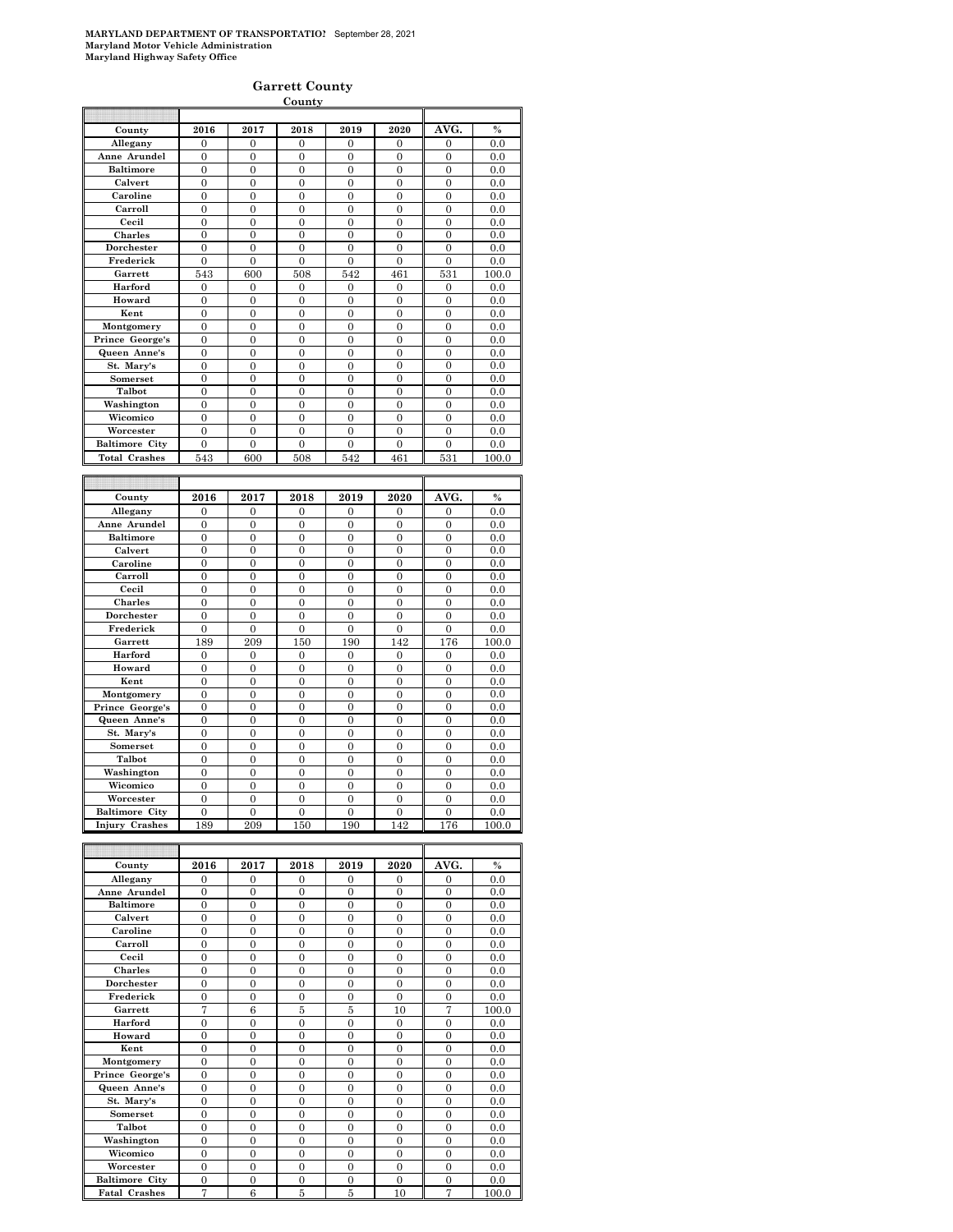|                       |                     |                  | wivilvil                         |                  |                                  |                                |         |
|-----------------------|---------------------|------------------|----------------------------------|------------------|----------------------------------|--------------------------------|---------|
| Month                 | 2016                | 2017             | 2018                             | 2019             | 2020                             | AVG.                           | $\%$    |
| January               | 59                  | 55               | 47                               | 65               | 49                               | 55                             | 10.4    |
| February              | 60                  | 42               | 35                               | 43               | 41                               | 44                             | 8.3     |
| March                 | 36                  | 62               | 44                               | 46               | 23                               | 42                             | 8.0     |
| April                 | 45                  | 37               | 32                               | 39               | 17                               | 34                             | 6.4     |
| May                   | 44                  | 45               | 26                               | 51               | 28                               | 39                             | 7.3     |
| June                  | 44                  | 58               | 31                               | 39               | 36                               | 42                             | 7.8     |
| July                  | 43                  | 56               | 52                               | 59               | 62                               | $54\,$                         | 10.2    |
| August                | 52                  | 47               | 43                               | 33               | 47                               | 44                             | 8.4     |
| September             | 43                  | 39               | 41                               | 34               | 34                               | 38                             | 7.2     |
| October               | 44                  | 50               | 37                               | 40               | 41                               | 42                             | 8.0     |
| November              | 37                  | 47               | 66                               | 46               | 46                               | 48                             | 9.1     |
| December              | 36                  | 62               | 54                               | 47               | 37                               | 47                             | 8.9     |
| Unknown               | $\overline{0}$      | $\overline{0}$   | $\overline{0}$                   | $\overline{0}$   | $\overline{0}$                   | $\overline{0}$                 | 0.0     |
| <b>Total Crashes</b>  | 543                 | 600              | 508                              | 542              | 461                              | 531                            | 100.0   |
|                       |                     |                  |                                  |                  |                                  |                                |         |
|                       |                     |                  |                                  |                  |                                  |                                |         |
| Month                 | 2016                | 2017             | 2018                             | 2019             | 2020                             | AVG.                           | $\%$    |
| January               | 13                  | 17               | 13                               | 24               | 12                               | 16                             | 9.0     |
| February              | 13                  | 14               | 13                               | 13               | 11                               | 13                             | $7.3\,$ |
| March                 | 14                  | 18               | 16                               | 13               | $\overline{7}$                   | 14                             | 7.7     |
| April                 | 14                  | 12               | 10                               | 22               | $\overline{7}$                   | 13                             | $7.4\,$ |
| May                   | 17                  | 14               | $\overline{7}$                   | 18               | $\overline{6}$                   | 12                             | 7.0     |
| June                  | 21                  | 21               | 12                               | 16               | 14                               | 17                             | 9.5     |
| July                  | 17                  | 23               | 16                               | 24               | 19                               | $20\,$                         | 11.3    |
| August                | $\sqrt{24}$         | 13               | 18                               | 13               | 16                               | 17                             | 9.5     |
| September             | 16                  | 18               | $\boldsymbol{9}$                 | 14               | 10                               | 13                             | 7.6     |
| October               | 16                  | 14               | $\boldsymbol{9}$                 | 10               | 14                               | 13                             | 7.2     |
| November              | $\overline{7}$      | 19               | 14                               | 13               | 14                               | 13                             | 7.6     |
| December              | 17                  | 26               | 13                               | 10               | 12                               | $16\,$                         | 8.9     |
| Unknown               | $\boldsymbol{0}$    | $\boldsymbol{0}$ | $\boldsymbol{0}$                 | $\overline{0}$   | $\boldsymbol{0}$                 | $\overline{0}$                 | 0.0     |
| <b>Injury Crashes</b> | 189                 | 209              | 150                              | 190              | 142                              | 176                            | 100.0   |
|                       |                     |                  |                                  |                  |                                  |                                |         |
|                       |                     |                  |                                  |                  |                                  |                                |         |
| Month                 | 2016                | 2017             | 2018                             | 2019             | 2020                             | AVG.                           | $\%$    |
| January               | 1<br>$\overline{2}$ | $\overline{0}$   | $\overline{0}$                   | 1                | $\overline{0}$<br>$\overline{2}$ | $\overline{0}$<br>$\mathbf{1}$ | 6.1     |
| February              |                     | $\overline{0}$   | $\overline{0}$<br>$\overline{1}$ | $\overline{0}$   |                                  |                                | 12.1    |
| March                 | $\overline{0}$      | $\boldsymbol{0}$ |                                  | $\boldsymbol{0}$ | $\overline{2}$                   | $\mathbf{1}$                   | 9.1     |
| April                 | $\boldsymbol{0}$    | $\boldsymbol{0}$ | $\boldsymbol{0}$                 | $\boldsymbol{0}$ | $\boldsymbol{0}$                 | $\boldsymbol{0}$               | 0.0     |
| May                   | $\mathbf{1}$        | $\overline{1}$   | $\overline{0}$                   | $\overline{0}$   | $\overline{0}$                   | $\overline{0}$                 | 6.1     |
| June                  | $\boldsymbol{0}$    | $\overline{2}$   | $\mathbf{1}$                     | $\overline{0}$   | $\mathbf{1}$                     | $\mathbf{1}$                   | 12.1    |
| July                  | $\overline{2}$      | $\mathbf{1}$     | $\sqrt{2}$                       | $\mathbf{1}$     | $\mathbf{1}$                     | $\mathbf{1}$                   | 21.2    |
| August                | $\overline{1}$      | $\boldsymbol{0}$ | $\boldsymbol{0}$                 | $\mathbf{1}$     | $\sqrt{2}$                       | $\mathbf{1}$                   | 12.1    |
| September             | $\boldsymbol{0}$    | $\overline{0}$   | $\boldsymbol{0}$                 | $\boldsymbol{0}$ | $\mathbf{1}$                     | $\overline{0}$                 | 3.0     |
| October               | $\boldsymbol{0}$    | $\mathbf{1}$     | $\mathbf{1}$                     | $\overline{0}$   | $\mathbf{1}$                     | $\mathbf{1}$                   | 9.1     |
| November              | $\overline{0}$      | $\overline{0}$   | $\overline{0}$                   | $\overline{2}$   | $\overline{0}$                   | $\overline{0}$                 | 6.1     |
| <b>December</b>       | $\overline{0}$      | $\mathbf{1}$     | $\overline{0}$                   | $\overline{0}$   | $\overline{0}$                   | $\overline{0}$                 | 3.0     |
| Unknown               | $\boldsymbol{0}$    | $\boldsymbol{0}$ | $\boldsymbol{0}$                 | $\boldsymbol{0}$ | $\boldsymbol{0}$                 | $\boldsymbol{0}$               | 0.0     |
| <b>Fatal Crashes</b>  | $\overline{7}$      | $6\phantom{.}6$  | $\overline{5}$                   | $\overline{5}$   | 10                               | $\overline{7}$                 | 100.0   |

### **Garrett County Month**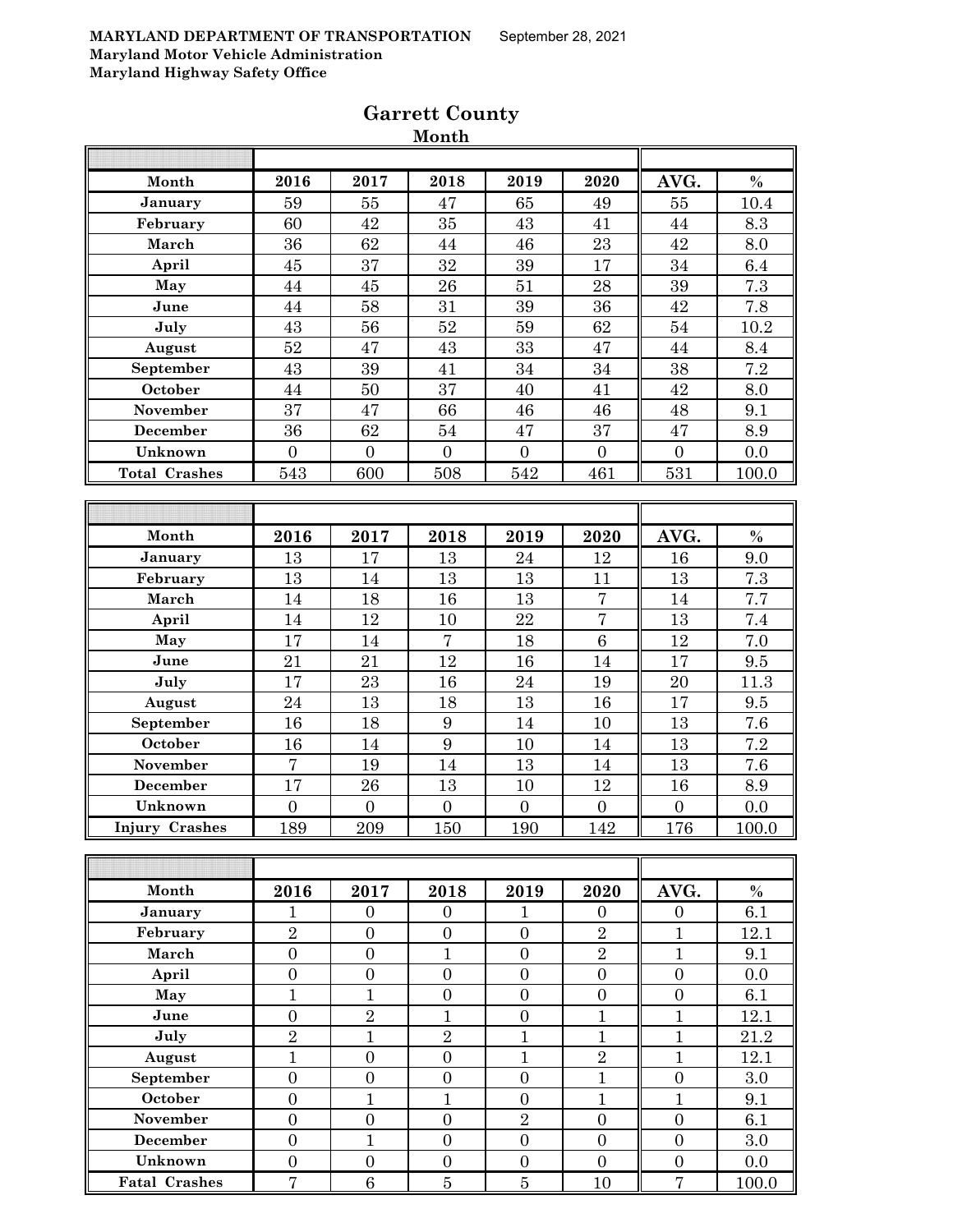September 28, 2021

# **Day of Week Day of Week 2016 2017 2018 2019 2020 AVG. % Monday | 74 | 70 | 68 | 83 | 56 || 70 | 13.2 Tuesday** 66 73 72 77 63 70 13.2 **Wednesday | 62 | 71 | 69 | 59 | 51 || 62 | 11.8 Thursday** 70 86 72 63 66 71 13.5 **Friday | 102 | 116 | 85 | 111 | 83 || 99 | 18.7** Saturday | 88 | 106 | 75 | 69 | 80 || 84 | 15.7 **Sunday | 81 | 78 | 67 | 80 | 62 || 74 | 13.9 Unknown** 0 0 0 0 0 0 0.0 **Total Crashes** 543 600 508 542 461 531 100.0 **Day of Week 2016 2017 2018 2019 2020 AVG. % Monday | 32 | 22 | 19 | 29 | 24 || 25 | 14.3 Tuesday** 25 28 19 26 13 22 12.6 **Wednesday** 21 20 23 18 15 19 11.0 **Thursday | 21 | 31 | 19 | 26 | 23 || 24 | 13.6 Friday | 38 | 36 | 26 | 41 | 30 || 34 | 19.4 Saturday 24 39 26 27 17 27 15.1 Sunday | 28 | 33 | 18 | 23 | 20 || 24 | 13.9 Unknown** 0 0 0 0 0 0 0.0 **Injury Crashes** 189 209 150 190 142 176 100.0 **Day of Week 2016 2017 2018 2019 2020 AVG. % Monday | 1 | 1 | 1 | 1 | 1 | 1 | 15.2 Tuesday | 1 | 1 | 2 | 0 | 3 || 1 | 21.2 Wednesday** 1 0 0 0 0 0 0 3.0 **Thursday | 3 | 0 | 1 | 0 | 1 | 1 | 15.2 Friday | 0 | 3 | 0 | 0 | 3 | 1 | 18.2 Saturday** 1 1 1 0 2 0 1 1 12.1 **Sunday** 0 0 1 1 2 2 1 1 1 15.2 **Unknown 0 0 0 0 0 0 0 0 0 0 Fatal Crashes** 7 6 6 5 5 10 7 100.0

# **Garrett County**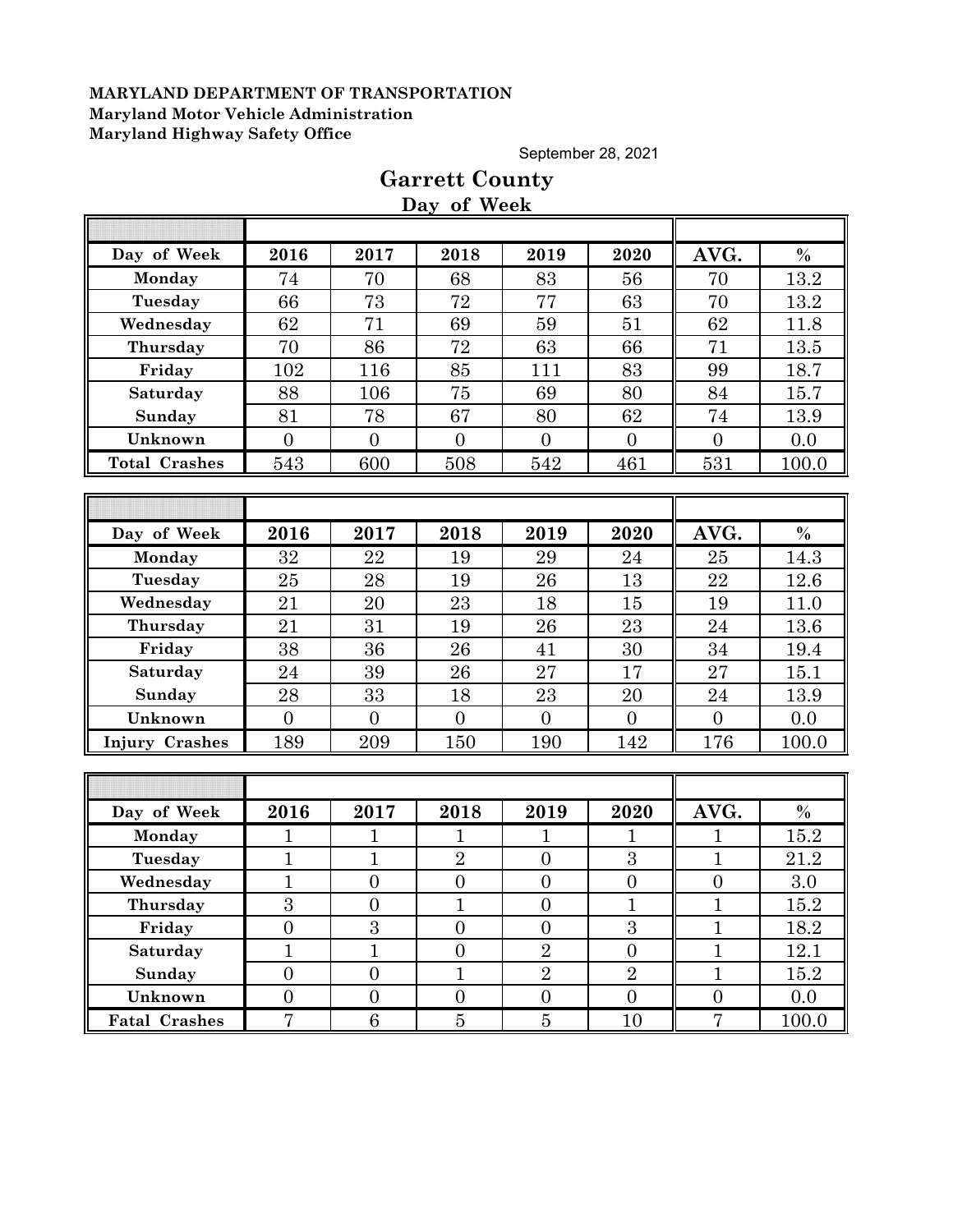### **Garrett County Time of Day**

| Time of Day          | 2016           | 2017           | 2018              | 2019                | 2020                | AVG.                 | $\%$          |
|----------------------|----------------|----------------|-------------------|---------------------|---------------------|----------------------|---------------|
| 12:00 Midnight       | 14             | 12             | 12                | 10                  | 9                   | 11                   | 2.1           |
| 1:00                 | 10             | $\,6$          | 17                | 8                   | 9                   | 10                   | 1.9           |
| 2:00                 | 11             | 16             | 9                 | 12                  | 12                  | 12                   | 2.3           |
| 3:00                 | 5              | 12             | 5                 | $\scriptstyle{7}$   | 11                  | $\,$ 8 $\,$          | 1.5           |
| 4:00                 | 10             | 18             | 12                | 10                  | $\,6$               | 11                   | 2.1           |
| 5:00                 | 16             | 11             | 14                | 14                  | 18                  | 15                   | 2.8           |
| 6:00                 | 20             | 22             | 22                | 20                  | 15                  | 20                   | 3.7           |
| 7:00                 | 25             | 22             | 24                | 22                  | 28                  | 24                   | 4.6           |
| 8:00                 | 27             | 24             | 27                | 27                  | 13                  | 24                   | 4.4           |
| 9:00                 | 16             | 26             | 17                | 33                  | 25                  | 23                   | 4.4           |
| 10:00                | 23             | 33             | 29                | 22                  | 20                  | 25                   | 4.8           |
| 11:00                | 25             | 30             | 21                | 35                  | 19                  | 26                   | 4.9           |
| 12:00 Noon           | 19             | 41             | 24                | 37                  | 21                  | 28                   | 5.4           |
| 1:00                 | 28             | 40             | 23                | 30                  | 29                  | 30                   | 5.7           |
| 2:00                 | 38             | 31             | 29                | 39                  | 26                  | 33                   | 6.1           |
| 3:00                 | 38             | 46             | 37                | 37                  | 28                  | 37                   | 7.0           |
| 4:00                 | 46             | 41             | 34                | 25                  | 27                  | 35                   | 6.5           |
| 5:00                 | 36             | 37             | 34                | 37                  | 34                  | 36                   | 6.7           |
| 6:00                 | 30             | 33             | 30                | 25                  | 23                  | 28                   | 5.3           |
| 7:00                 | 29             | 22             | 20                | 23                  | 21                  | 23                   | 4.3           |
| 8:00                 | 12             | 22             | 21                | 8                   | 22                  | 17                   | 3.2           |
| 9:00                 | 31             | 15             | 13                | 19                  | 16                  | 19                   | $\!3.5\!$     |
| 10:00                | 15             | 20             | 16                | 24                  | 23                  | 20                   | 3.7           |
| 11:00                | 19             | 20             | 18                | 18                  | 6                   | 16                   | 3.1           |
| Unknown              | $\overline{0}$ | $\mathbf{0}$   | $\mathbf{0}$      | $\boldsymbol{0}$    | 0                   | $\mathbf{0}$         | 0.0           |
| <b>Total Crashes</b> | 543            | 600            | 508               | 542                 | 461                 | 531                  | 100.0         |
|                      |                |                |                   |                     |                     |                      |               |
|                      |                |                |                   |                     |                     |                      |               |
| Time of Day          | 2016           | 2017           | 2018              | 2019                | 2020                | AVG.                 | $\frac{0}{0}$ |
| 12:00 Midnight       | $\overline{4}$ | $\overline{2}$ | 1                 | 3                   | $\overline{2}$      | $\overline{2}$       | 1.4           |
| 1:00                 | $\,4\,$        | 1              | $\scriptstyle{7}$ | 5                   | $\overline{2}$      | $\overline{4}$       | 2.2           |
| 2:00                 | $\overline{2}$ | $\bf 5$        | $\mathbf{1}$      | $\overline{4}$      | 5                   |                      |               |
| 3:00                 | $\mathbf{1}$   |                |                   |                     |                     | 3                    | 1.9           |
| 4:00                 |                | 3              | $\mathbf{1}$      | $\overline{0}$      | $\mathbf{1}$        | $\mathbf{1}$         | 0.7           |
|                      | $\overline{4}$ | $\overline{4}$ | 5                 | $\mathbf{1}$        | $\overline{2}$      | 3                    | 1.8           |
| 5:00                 | $\,2\,$        | $\overline{2}$ | $\bar{2}$         | 3                   | 3                   | $\overline{2}$       | 1.4           |
| 6:00                 | $\overline{7}$ | 3              | $\overline{4}$    | 5                   | $\overline{4}$      | 5                    | 2.6           |
| 7:00                 | 6              | 8              | $\overline{4}$    | $\,6$               | $\overline{7}$      | $\,6$                | 3.5           |
| 8:00                 | 11             | 5              | $\scriptstyle{7}$ | 9                   | 5                   | 7                    | 4.2           |
| 9:00                 | $\overline{2}$ | 12             | $\scriptstyle{7}$ | 11                  | 10                  | 8                    | 4.8           |
| 10:00                | 10             | 15             | 12                | 9                   | 8                   | 11                   | 6.1           |
| 11:00                | $\overline{4}$ | 10             | 5                 | 17                  | 3                   | 8                    | 4.4           |
| 12:00 Noon           | 3              | 20             | $\,6$             | 15                  | $\overline{7}$      | 10                   | 5.8           |
| 1:00                 | 9              | 16             | $\overline{4}$    | 16                  | 12                  | 11                   | 6.5           |
| 2:00                 | 20             | 10             | 11                | 11                  | $\,$ 8 $\,$         | 12                   | 6.8           |
| 3:00                 | 15             | 23             | 10                | 12                  | 14                  | 15                   | 8.4           |
| 4:00                 | 19             | 15             | 12                | 10                  | 9                   | 13                   | 7.4           |
| 5:00                 | 20             | 12             | 9                 | 17                  | 12                  | 14                   | 8.0           |
| 6:00<br>7:00         | 14<br>10       | 11<br>$\,6$    | 16<br>$\,6$       | 9<br>$\overline{7}$ | 5<br>$\overline{7}$ | 11<br>$\overline{7}$ | 6.3<br>4.1    |

| Time of Day          | 2016           | 2017           | 2018           | 2019         | 2020           | AVG.           | $\frac{0}{0}$ |
|----------------------|----------------|----------------|----------------|--------------|----------------|----------------|---------------|
| 12:00 Midnight       | $\mathbf{0}$   | $\mathbf{0}$   | $\mathbf{0}$   | $\mathbf{0}$ | $\mathbf{0}$   | $\mathbf{0}$   | 0.0           |
| 1:00                 | $\mathbf{0}$   | $\mathbf{0}$   | $\mathbf{1}$   | $\mathbf{0}$ | $\mathbf{0}$   | $\mathbf{0}$   | 3.0           |
| 2:00                 | $\overline{0}$ | $\mathbf{1}$   | $\overline{0}$ | $\mathbf{0}$ | $\mathbf{1}$   | $\overline{0}$ | 6.1           |
| 3:00                 | $\overline{0}$ | $\Omega$       | $\overline{0}$ | $\mathbf{1}$ | $\overline{0}$ | $\overline{0}$ | 3.0           |
| 4:00                 | $\theta$       | 1              | $\overline{0}$ | $\Omega$     | $\Omega$       | $\overline{0}$ | 3.0           |
| 5:00                 | $\mathbf{1}$   | $\Omega$       | $\mathbf{0}$   | $\Omega$     | $\Omega$       | $\overline{0}$ | 3.0           |
| 6:00                 | $\overline{0}$ | $\Omega$       | $\overline{0}$ | $\Omega$     | $\Omega$       | $\overline{0}$ | 0.0           |
| 7:00                 | $\mathbf{0}$   | $\mathbf{0}$   | $\mathbf{0}$   | 1            | $\mathbf{0}$   | $\mathbf{0}$   | 3.0           |
| 8:00                 | $\mathbf{0}$   | $\mathbf{0}$   | $\mathbf{0}$   | $\mathbf{0}$ | $\mathbf{0}$   | $\mathbf{0}$   | 0.0           |
| 9:00                 | $\mathbf{1}$   | $\Omega$       | $\mathbf{0}$   | $\Omega$     | $\overline{2}$ | $\mathbf{1}$   | 9.1           |
| 10:00                | $\overline{0}$ | $\Omega$       | $\overline{0}$ | $\Omega$     | $\overline{0}$ | $\overline{0}$ | 0.0           |
| 11:00                | $\overline{0}$ | $\Omega$       | $\mathbf{0}$   | $\Omega$     | $\mathbf{1}$   | $\overline{0}$ | 3.0           |
| 12:00 Noon           | $\mathbf{1}$   | $\mathbf{1}$   | $\mathbf{0}$   | $\mathbf{0}$ | $\overline{0}$ | $\overline{0}$ | 6.1           |
| 1:00                 | $\overline{2}$ | $\Omega$       | $\overline{0}$ | $\mathbf{1}$ | $\overline{2}$ | $\mathbf{1}$   | 15.2          |
| 2:00                 | $\mathbf{1}$   | $\Omega$       | $\mathbf{0}$   | $\mathbf{0}$ | $\overline{2}$ | $\mathbf{1}$   | 9.1           |
| 3:00                 | $\overline{0}$ | $\mathbf{0}$   | $\overline{2}$ | $\mathbf{0}$ | $\mathbf{0}$   | $\mathbf{0}$   | 6.1           |
| 4:00                 | $\overline{0}$ | $\Omega$       | $\mathbf{1}$   | $\Omega$     | $\Omega$       | $\overline{0}$ | 3.0           |
| 5:00                 | $\overline{0}$ | $\Omega$       | $\mathbf{1}$   | $\Omega$     | $\overline{0}$ | $\overline{0}$ | 3.0           |
| 6:00                 | $\overline{0}$ | $\mathbf{1}$   | $\mathbf{0}$   | $\mathbf{0}$ | $\overline{0}$ | $\overline{0}$ | 3.0           |
| 7:00                 | $\overline{0}$ | $\overline{0}$ | $\overline{0}$ | $\mathbf{0}$ | $\mathbf{1}$   | $\overline{0}$ | 3.0           |
| 8:00                 | $\overline{0}$ | 1              | $\overline{0}$ | $\Omega$     | $\Omega$       | $\overline{0}$ | 3.0           |
| 9:00                 | $\mathbf{0}$   | $\overline{0}$ | $\mathbf{0}$   | $\mathbf{0}$ | $\mathbf{1}$   | $\overline{0}$ | 3.0           |
| 10:00                | $\mathbf{1}$   | $\mathbf{1}$   | $\Omega$       | 1            | $\Omega$       | $\mathbf{1}$   | 9.1           |
| 11:00                | $\mathbf{0}$   | $\Omega$       | $\mathbf{0}$   | $\mathbf{1}$ | $\mathbf{0}$   | $\overline{0}$ | 3.0           |
| Unknown              | $\mathbf{0}$   | $\overline{0}$ | $\mathbf{0}$   | $\mathbf{0}$ | $\Omega$       | $\overline{0}$ | 0.0           |
| <b>Fatal Crashes</b> | $\overline{7}$ | 6              | 5              | 5            | 10             | 7              | 100.0         |

**9:00** 11 2 4 7 2 5 3.0 **10:00** 4 8 4 7 5 6 3.2 **11:00** 4 12 8 4 2 6 3.4 **Unknown** 0 0 0 0 0 0 0.0 **Injury Crashes** 189 | 209 | 150 | 190 | 142 | 176 | 100.0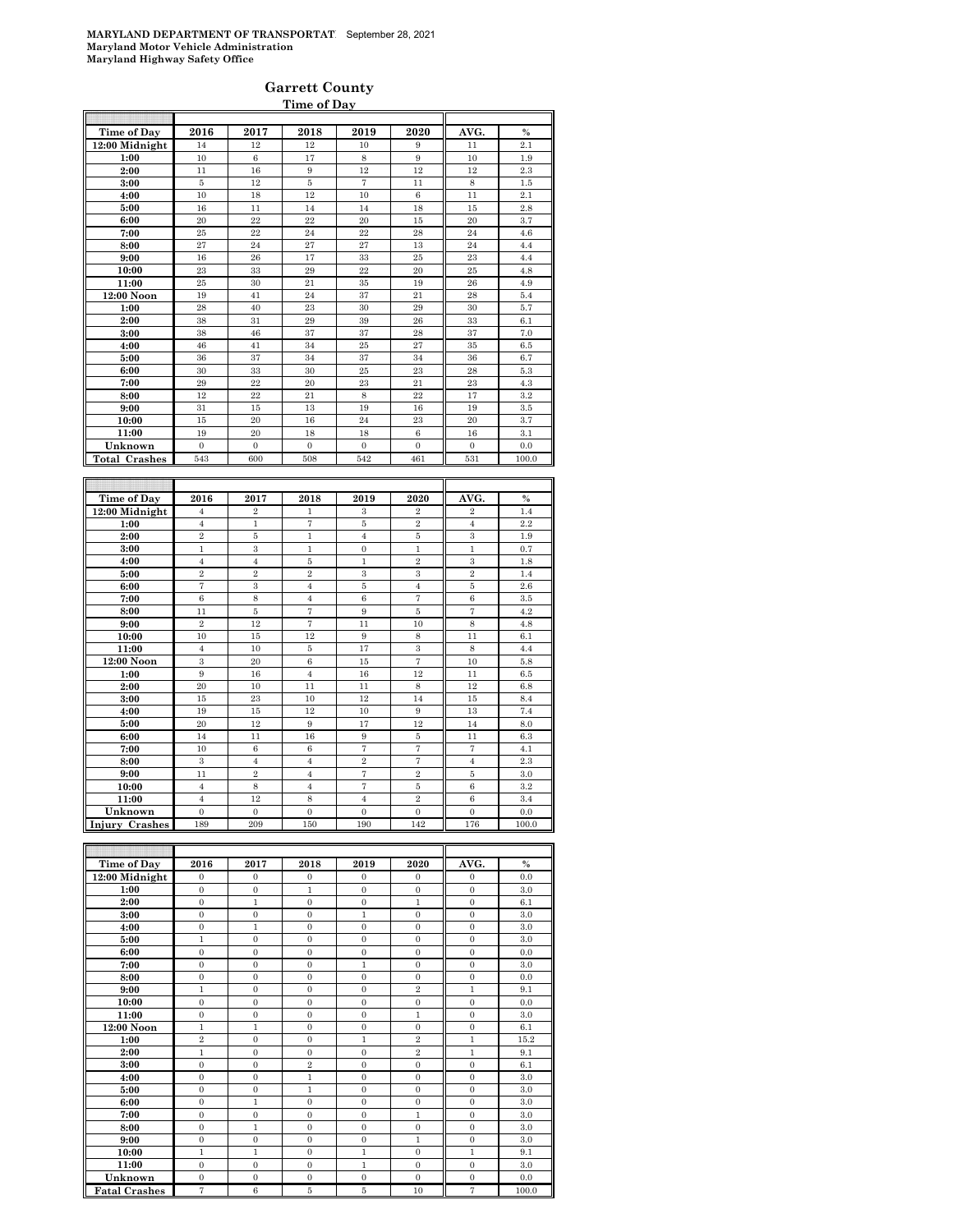| Driver Age           | 2016 | 2017           | 2018 | 2019 | 2020 | AVG.           | $\%$    |
|----------------------|------|----------------|------|------|------|----------------|---------|
| 15 and Under         | 1    | $\overline{2}$ | 1    | 1    | 4    | $\overline{2}$ | $0.2\,$ |
| 16                   | 6    | 5              | 5    | 9    | 5    | 6              | 0.8     |
| 17                   | 19   | 24             | 11   | 21   | 14   | 18             | 2.4     |
| 18                   | 25   | 29             | 15   | 18   | 19   | 21             | 2.9     |
| 19                   | 27   | 30             | 21   | 23   | 18   | 24             | $3.3\,$ |
| 20                   | 17   | 32             | 22   | 32   | 18   | 24             | 3.3     |
| $21 - 24$            | 108  | 95             | 82   | 81   | 78   | 89             | 12.2    |
| $25 - 29$            | 84   | 90             | 67   | 102  | 60   | 81             | 11.1    |
| $30 - 34$            | 69   | 68             | 65   | 68   | 68   | 68             | 9.3     |
| $35 - 39$            | 55   | 57             | 62   | 66   | 52   | 58             | 8.0     |
| $40 - 44$            | 44   | 57             | 49   | 56   | 43   | 50             | 6.8     |
| $45 - 49$            | 52   | 46             | 44   | 42   | 36   | 44             | 6.1     |
| $50 - 54$            | 52   | 52             | 48   | 49   | 43   | 49             | 6.7     |
| $55 - 59$            | 45   | 47             | 54   | 67   | 48   | 52             | 7.2     |
| $60 - 64$            | 33   | 49             | 31   | 31   | 34   | 36             | 4.9     |
| $65 - 69$            | 24   | 39             | 24   | 25   | 15   | 25             | 3.5     |
| $70 - 79$            | 35   | 43             | 46   | 37   | 34   | 39             | 5.4     |
| $80 +$               | 12   | 18             | 10   | 12   | 12   | 13             | 1.8     |
| Unknown              | 27   | 47             | 24   | 14   | 35   | 29             | 4.0     |
| <b>Total Drivers</b> | 735  | 830            | 681  | 754  | 636  | 727            | 100.0   |

| Driver Age             | 2016           | 2017           | 2018           | 2019           | 2020           | AVG.           | $\%$    |
|------------------------|----------------|----------------|----------------|----------------|----------------|----------------|---------|
| 15 and Under           | $\Omega$       | $\overline{0}$ | 1              | 1              | 3              | 1              | 0.6     |
| 16                     | 3              | $\mathbf{1}$   | 3              | 5              | $\overline{0}$ | $\sqrt{2}$     | 1.4     |
| 17                     | $\overline{5}$ | 6              | $\mathbf{a}$   | 8              | 5              | 5              | 3.1     |
| 18                     | 7              | 9              | 5              | 6              | $\overline{0}$ | 5              | 3.1     |
| 19                     | 9              | 11             | 3              | 10             | $\overline{4}$ | $\overline{7}$ | 4.3     |
| 20                     | 3              | 10             | 5              | 7              | 6              | 6              | $3.6\,$ |
| $21 - 24$              | 32             | 13             | 21             | 13             | 11             | 18             | 10.5    |
| $25 - 29$              | 21             | 23             | 16             | 19             | 16             | 19             | 11.0    |
| $30 - 34$              | 12             | 15             | 16             | 20             | 17             | 16             | 9.3     |
| $35 - 39$              | 11             | 18             | 9              | 16             | 11             | 13             | 7.6     |
| $40 - 44$              | 12             | 9              | 10             | 7              | 7              | 9              | 5.2     |
| $45 - 49$              | 16             | 8              | 7              | 13             | 7              | 10             | 5.9     |
| $50 - 54$              | 16             | 15             | 7              | 13             | 13             | 13             | 7.4     |
| $55 - 59$              | 11             | 10             | 12             | 20             | 14             | 13             | 7.8     |
| $60 - 64$              | 6              | 15             | 9              | 6              | 5              | 8              | 4.8     |
| $65 - 69$              | 8              | 12             | $\overline{2}$ | 9              | 6              | $\overline{7}$ | 4.3     |
| $70 - 79$              | $\overline{7}$ | 18             | 17             | 9              | 10             | 12             | 7.1     |
| $80 +$                 | $\overline{4}$ | $\overline{7}$ | 3              | 5              | $\overline{4}$ | 5              | 2.7     |
| Unknown                | $\Omega$       | $\Omega$       | $\Omega$       | $\overline{2}$ | $\overline{0}$ | $\Omega$       | 0.2     |
| <b>Injured Drivers</b> | 183            | 200            | 149            | 189            | 139            | 172            | 100.0   |

| Driver Age               | 2016           | 2017           | 2018           | 2019           | 2020           | AVG.           | $\%$  |
|--------------------------|----------------|----------------|----------------|----------------|----------------|----------------|-------|
| 15 and Under             | $\overline{0}$ | $\overline{0}$ | $\overline{0}$ | $\Omega$       | $\mathbf{0}$   | $\overline{0}$ | 0.0   |
| 16                       | $\overline{0}$ | $\overline{0}$ | $\overline{0}$ | $\overline{0}$ | $\overline{0}$ | $\mathbf{0}$   | 0.0   |
| 17                       | $\overline{0}$ | $\overline{0}$ | 1              | $\overline{0}$ | $\overline{0}$ | $\overline{0}$ | 4.0   |
| 18                       | $\overline{0}$ | $\overline{0}$ | $\theta$       | $\Omega$       | $\overline{0}$ | $\Omega$       | 0.0   |
| 19                       | $\overline{0}$ | $\overline{0}$ | $\mathbf{0}$   | $\overline{0}$ | $\overline{0}$ | $\overline{0}$ | 0.0   |
| 20                       | $\overline{0}$ | $\overline{0}$ | $\mathbf{0}$   | $\overline{0}$ | $\overline{0}$ | $\overline{0}$ | 0.0   |
| $21 - 24$                | 1              | $\overline{0}$ | $\theta$       | $\theta$       | 1              | $\Omega$       | 8.0   |
| $25 - 29$                | $\overline{0}$ | 1              | $\theta$       | 1              | $\overline{0}$ | $\overline{0}$ | 8.0   |
| $30 - 34$                | $\overline{0}$ | $\overline{0}$ | $\overline{0}$ | $\overline{0}$ | $\overline{0}$ | $\overline{0}$ | 0.0   |
| $35 - 39$                | $\overline{2}$ | $\mathbf{1}$   | $\overline{0}$ | 1              | $\overline{0}$ | $\mathbf{1}$   | 16.0  |
| $40 - 44$                | $\theta$       | $\mathbf{1}$   | 1              | 1              | $\overline{0}$ | $\mathbf{1}$   | 12.0  |
| $45 - 49$                | $\overline{0}$ | $\overline{0}$ | $\overline{0}$ | $\overline{0}$ | $\overline{0}$ | $\overline{0}$ | 0.0   |
| $50 - 54$                | $\overline{0}$ | $\overline{0}$ | 1              | $\overline{0}$ | $\overline{2}$ | $\mathbf{1}$   | 12.0  |
| $55 - 59$                | $\overline{0}$ | $\overline{0}$ | $\Omega$       | $\overline{2}$ | 1              | 1              | 12.0  |
| $60 - 64$                | $\mathbf{1}$   | $\overline{0}$ | $\theta$       | $\theta$       | $\overline{2}$ | 1              | 12.0  |
| $65 - 69$                | $\overline{0}$ | $\overline{0}$ | $\mathbf{0}$   | $\overline{0}$ | $\overline{0}$ | $\overline{0}$ | 0.0   |
| $70 - 79$                | $\mathbf{1}$   | $\mathbf{1}$   | $\mathbf{0}$   | $\overline{0}$ | 1              | 1              | 12.0  |
| $80 +$                   | $\overline{0}$ | $\overline{0}$ | $\theta$       | $\Omega$       | $\overline{1}$ | $\overline{0}$ | 4.0   |
| Unknown                  | $\overline{0}$ | $\overline{0}$ | $\Omega$       | $\overline{0}$ | $\overline{0}$ | $\overline{0}$ | 0.0   |
| <b>Driver Fatalities</b> | 5              | $\overline{4}$ | 3              | 5              | 8              | 5              | 100.0 |

# **Garrett County**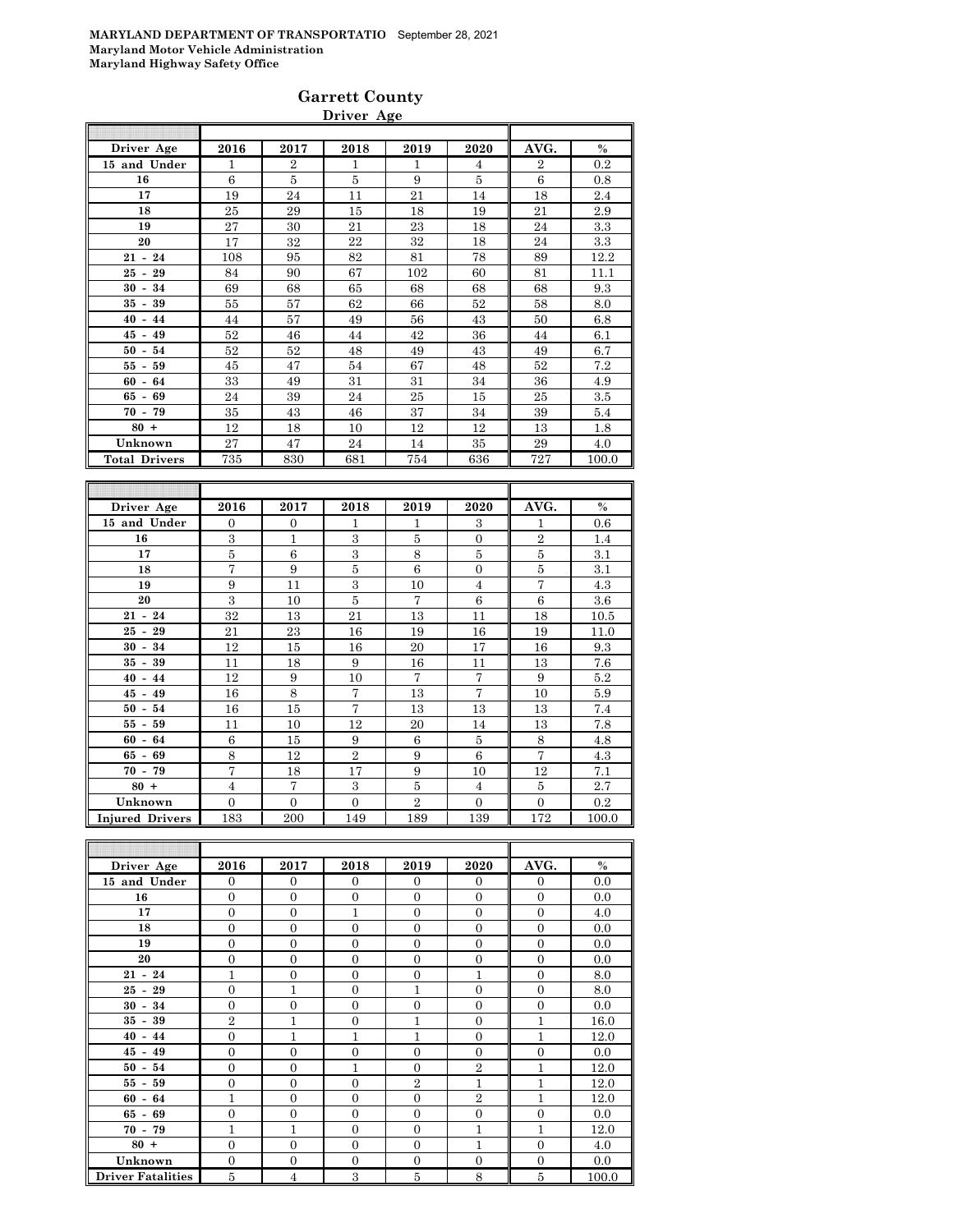| Driver Gender          | 2016           | 2017           | 2018           | 2019           | 2020           | AVG. | $\%$  |
|------------------------|----------------|----------------|----------------|----------------|----------------|------|-------|
| Male                   | 440            | 493            | 400            | 448            | 391            | 434  | 59.7  |
| Female                 | 265            | 287            | 255            | 286            | 209            | 260  | 35.8  |
| Unknown                | 30             | 50             | 26             | 20             | 36             | 32   | 4.5   |
| <b>Total Drivers</b>   | 735            | 830            | 681            | 754            | 636            | 727  | 100.0 |
|                        |                |                |                |                |                |      |       |
|                        |                |                |                |                |                |      |       |
| Driver Gender          | 2016           | 2017           | 2018           | 2019           | 2020           | AVG. | $\%$  |
| Male                   | 111            | 116            | 80             | 109            | 82             | 100  | 57.9  |
| Female                 | 71             | 84             | 69             | 77             | 56             | 71   | 41.5  |
| Unknown                |                | $\overline{0}$ | $\overline{0}$ | 3              |                |      | 0.6   |
| <b>Driver Injuries</b> | 183            | 200            | 149            | 189            | 139            | 172  | 100.0 |
|                        |                |                |                |                |                |      |       |
|                        |                |                |                |                |                |      |       |
| Driver Gender          | 2016           | 2017           | 2018           | 2019           | 2020           | AVG. | $\%$  |
| Male                   | 3              | 3              | 3              | 5              | 6              | 4    | 80.0  |
| Female                 | $\overline{2}$ |                | $\overline{0}$ | $\overline{0}$ | $\overline{2}$ |      | 20.0  |

**Unknown** 0 0 0 0 0 0 0.0 **Driver Fatalities** 5 4 3 5 8 5 100.0

# **Garrett County Driver Gender**

1

1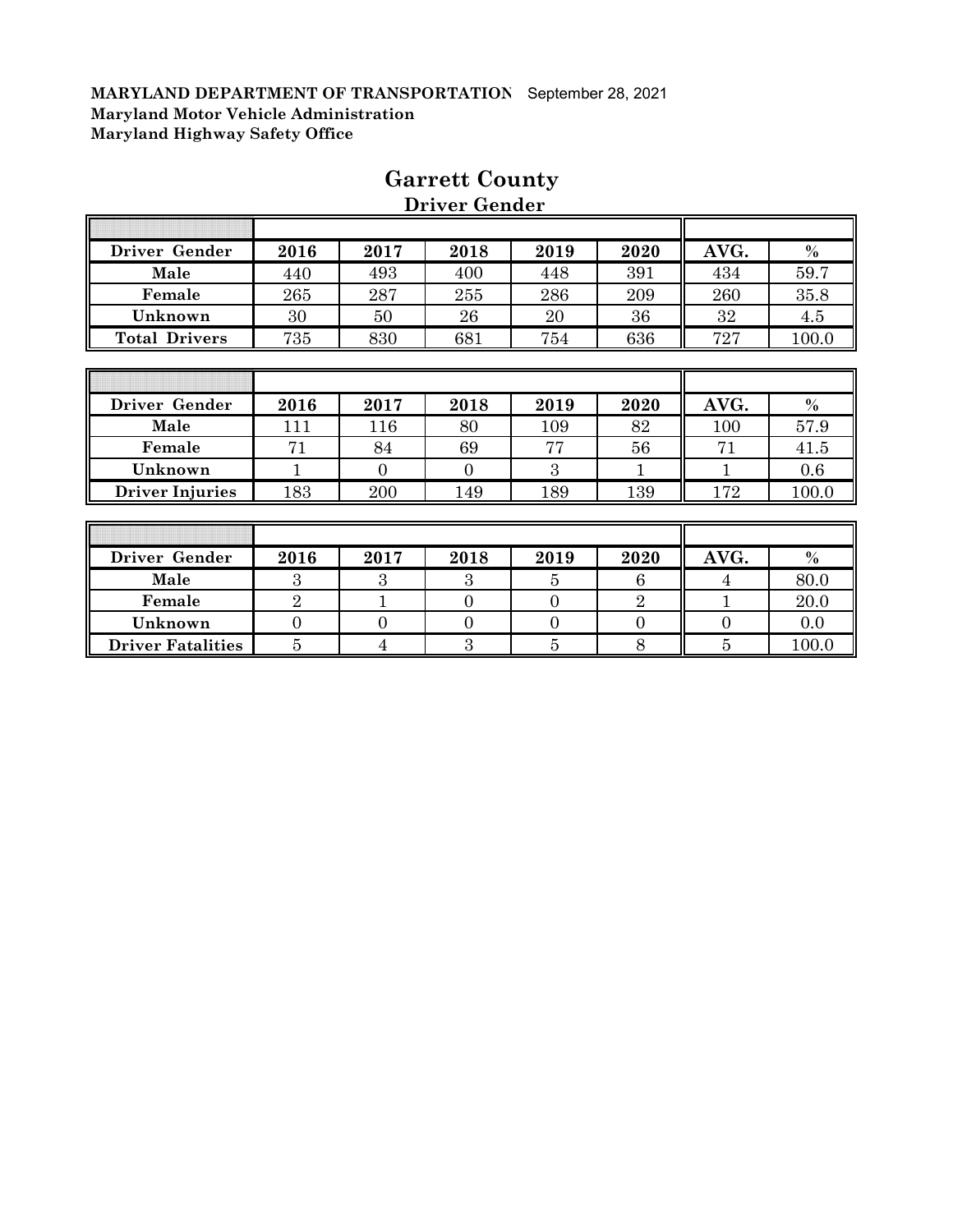h

### **Garrett County Driver Safety Equipment Use**

| <b>Safety Equipment</b>             | 2016             | 2017              | 2018                  | 2019                | 2020              | AVG.             | $\%$          |
|-------------------------------------|------------------|-------------------|-----------------------|---------------------|-------------------|------------------|---------------|
| Not Applicable                      | 9                | 5                 | 11                    | 12                  | 6                 | 9                | 1.2           |
|                                     | 25               |                   | 20                    | 24                  | 28                | 23               |               |
| None                                |                  | 17                |                       |                     |                   |                  | 3.1           |
| Lap belt only                       | 1                | $\overline{2}$    | 3                     | $\overline{2}$      | $\boldsymbol{0}$  | $\overline{2}$   | 0.2           |
| Shoulder belt only                  | 5                | 5                 | $\overline{2}$        | $\overline{2}$      | $\overline{4}$    | $\overline{4}$   | 0.5           |
| Shoulder/Lap belt(s)                | 644              | 712               | 574                   | 660                 | 517               | 621              | 85.5          |
|                                     |                  |                   |                       |                     |                   |                  |               |
| Child/Youth restraint               | $\mathbf{0}$     | 0                 | 0                     | 0                   | 0                 | 0                | 0.0           |
| Child restraint forward             | $\overline{0}$   | $\overline{0}$    | $\overline{0}$        | $\overline{0}$      | $\overline{0}$    | $\overline{0}$   | 0.0           |
| Child restraint rear                | 0                | $\overline{0}$    | $\overline{0}$        | $\overline{0}$      | $\boldsymbol{0}$  | $\boldsymbol{0}$ | 0.0           |
| <b>Booster seat</b>                 | $\overline{0}$   | $\overline{0}$    | $\overline{0}$        | $\overline{0}$      | $\overline{0}$    | $\overline{0}$   | 0.0           |
|                                     |                  |                   |                       |                     |                   |                  |               |
| Child restraint unknow              | $\overline{0}$   | $\overline{0}$    | $\overline{0}$        | $\overline{0}$      | $\overline{0}$    | $\overline{0}$   | 0.0           |
| Mc/Bike helmet                      | 4                | 10                | 8                     | 3                   | 9                 | 7                | 0.9           |
| Mc/bike shield only                 | $\boldsymbol{0}$ | 0                 | $\boldsymbol{0}$      | $\overline{0}$      | $\overline{0}$    | $\boldsymbol{0}$ | 0.0           |
| Mc/bike helmet & shield             | 8                | 12                | $\overline{2}$        | 6                   | 5                 | 7                | 0.9           |
|                                     |                  |                   |                       |                     |                   |                  |               |
| Protective pads                     | $\overline{0}$   | $\mathbf{0}$      | $\overline{0}$        | $\overline{0}$      | $\overline{0}$    | $\overline{0}$   | 0.0           |
| Reflective clothing                 | $\boldsymbol{0}$ | $\boldsymbol{0}$  | $\boldsymbol{0}$      | $\mathbf{0}$        | 0                 | 0                | 0.0           |
| Lighting                            | $\overline{0}$   | $\overline{0}$    | $\overline{0}$        | $\overline{0}$      | $\overline{0}$    | $\overline{0}$   | 0.0           |
| Air bag only                        | $\overline{0}$   | $\overline{0}$    | $\overline{0}$        | $\overline{0}$      | $\overline{0}$    | $\overline{0}$   | 0.0           |
|                                     |                  |                   |                       |                     |                   |                  |               |
| Air bag and belts                   | $\overline{0}$   | $\overline{0}$    | $\overline{0}$        | $\theta$            | $\overline{0}$    | $\overline{0}$   | 0.0           |
| Other                               | $\mathbf{0}$     | $\overline{0}$    | 1                     | $\overline{0}$      | $\overline{0}$    | $\overline{0}$   | 0.0           |
| Unknown                             | 39               | 67                | 60                    | 45                  | 67                | 56               | 7.6           |
|                                     |                  |                   |                       |                     |                   |                  |               |
| <b>Total Drivers</b>                | 735              | 830               | 681                   | 754                 | 636               | 727              | 100.0         |
|                                     |                  |                   |                       |                     |                   |                  |               |
|                                     |                  |                   |                       |                     |                   |                  |               |
| <b>Safety Equipment</b>             |                  | 2017              |                       |                     | 2020              | AVG.             | $\%$          |
|                                     | 2016             |                   | 2018                  | 2019                |                   |                  |               |
| Not Applicable                      | 1                | 0                 | 1                     | 1                   | 0                 | 1                | 0.3           |
| None                                | 14               | 5                 | 14                    | 14                  | 13                | 12               | 7.0           |
| Lap belt only                       | $\boldsymbol{0}$ | $\mathbf{1}$      | $\boldsymbol{0}$      | $\boldsymbol{0}$    | $\boldsymbol{0}$  | 0                | 0.1           |
|                                     | 3                |                   |                       | $\overline{2}$      | $\Omega$          | 1                |               |
| Shoulder belt only                  |                  | 1                 | 1                     |                     |                   |                  | 0.8           |
| Shoulder/Lap belt(s)                | 151              | 171               | 120                   | 156                 | 106               | 141              | 81.9          |
| Child/Youth restraint               | $\overline{0}$   | $\overline{0}$    | $\overline{0}$        | $\overline{0}$      | $\overline{0}$    | $\overline{0}$   | 0.0           |
| Child restraint forward             | $\overline{0}$   | $\overline{0}$    | $\overline{0}$        | $\overline{0}$      | $\overline{0}$    | $\overline{0}$   | 0.0           |
|                                     |                  |                   |                       |                     |                   |                  |               |
| Child restraint rear                | 0                | 0                 | $\boldsymbol{0}$      | $\boldsymbol{0}$    | $\boldsymbol{0}$  | $\boldsymbol{0}$ | 0.0           |
| <b>Booster</b> seat                 | $\overline{0}$   | $\mathbf{0}$      | $\overline{0}$        | $\overline{0}$      | $\overline{0}$    | $\overline{0}$   | 0.0           |
| Child restraint unknow              | 0                | 0                 | $\boldsymbol{0}$      | $\boldsymbol{0}$    | $\boldsymbol{0}$  | $\boldsymbol{0}$ | 0.0           |
| Mc/Bike helmet                      | $\overline{4}$   | 7                 | 3                     | 3                   | $\boldsymbol{6}$  | $\overline{5}$   | 2.7           |
|                                     |                  |                   |                       |                     |                   |                  |               |
| Mc/bike shield only                 | $\boldsymbol{0}$ | $\boldsymbol{0}$  | $\boldsymbol{0}$      | $\boldsymbol{0}$    | 0                 | 0                | 0.0           |
| Mc/bike helmet & shield             | 8                | 11                | 1                     | $\overline{4}$      | 3                 | $\overline{5}$   | 3.1           |
| Protective pads                     | 0                | $\boldsymbol{0}$  | 0                     | 0                   | 0                 | 0                | 0.0           |
|                                     | $\overline{0}$   | $\overline{0}$    | $\overline{0}$        | $\overline{0}$      | $\overline{0}$    | $\overline{0}$   | 0.0           |
| Reflective clothing                 |                  |                   |                       |                     |                   |                  |               |
| Lighting                            | $\overline{0}$   | $\overline{0}$    | $\overline{0}$        | $\overline{0}$      | $\overline{0}$    | $\overline{0}$   | 0.0           |
| Air bag only                        | $\boldsymbol{0}$ | $\mathbf{0}$      | $\overline{0}$        | $\overline{0}$      | $\overline{0}$    | $\boldsymbol{0}$ | 0.0           |
| Air bag and belts                   | 0                | 0                 | $\overline{0}$        | $\overline{0}$      | $\overline{0}$    | $\overline{0}$   | 0.0           |
|                                     |                  |                   |                       |                     |                   |                  |               |
| Other                               | 0                | 0                 | $\boldsymbol{0}$      | $\boldsymbol{0}$    | $\overline{0}$    | $\boldsymbol{0}$ | 0.0           |
| Unknown                             | $\overline{2}$   | $\overline{4}$    | 9                     | 9                   | 11                | 7                | 4.1           |
| <b>Driver Injuries</b>              | 183              | 200               | 149                   | 189                 | 139               | 172              | 100.0         |
|                                     |                  |                   |                       |                     |                   |                  |               |
|                                     |                  |                   |                       |                     |                   |                  |               |
|                                     |                  |                   |                       |                     |                   |                  |               |
| <b>Safety Equipment</b>             | 2016             | 2017              | 2018                  | 2019                | 2020              | AVG.             | $\%$          |
| Not Applicable                      | 0                | 0                 | 0                     | 0                   | 1                 | 0                | 4.0           |
| None                                | $\overline{4}$   |                   | $\overline{2}$        | $\overline{2}$      | 3                 | $\overline{2}$   |               |
|                                     |                  | 1                 |                       |                     |                   |                  | 48.0          |
| Lap belt only                       | $\overline{0}$   | $\overline{0}$    | $\overline{0}$        | $\mathbf{0}$        | $\overline{0}$    | $\overline{0}$   | 0.0           |
| Shoulder belt only                  | $\overline{0}$   | $\overline{0}$    | $\overline{0}$        | $\overline{0}$      | $\overline{0}$    | $\overline{0}$   | 0.0           |
| Shoulder/Lap belt(s)                | 1                | $\overline{2}$    | $\boldsymbol{0}$      | $\boldsymbol{0}$    | 0                 | 1                | 12.0          |
|                                     |                  |                   |                       |                     |                   |                  |               |
| Child/Youth restraint               | $\boldsymbol{0}$ | 0                 | $\boldsymbol{0}$      | $\boldsymbol{0}$    | $\boldsymbol{0}$  | $\boldsymbol{0}$ | 0.0           |
| Child restraint forward             | 0                | 0                 | $\boldsymbol{0}$      | $\boldsymbol{0}$    | 0                 | 0                | 0.0           |
| Child restraint rear                | $\overline{0}$   | $\overline{0}$    | $\overline{0}$        | $\overline{0}$      | $\overline{0}$    | $\overline{0}$   | 0.0           |
| <b>Booster seat</b>                 | $\boldsymbol{0}$ | $\boldsymbol{0}$  | $\boldsymbol{0}$      | $\boldsymbol{0}$    | 0                 | 0                | 0.0           |
|                                     | $\overline{0}$   | $\overline{0}$    |                       |                     |                   |                  |               |
| Child restraint unk.                |                  |                   | $\overline{0}$        | $\overline{0}$      | $\overline{0}$    | $\overline{0}$   | 0.0           |
|                                     |                  |                   |                       |                     |                   |                  | 8.0           |
| Mc/Bike helmet                      | 0                | 0                 | 1                     | 0                   | 1                 | 0                |               |
|                                     |                  | $\overline{0}$    | $\overline{0}$        | $\overline{0}$      | $\overline{0}$    | $\overline{0}$   |               |
| Mc/bike shield only                 | $\boldsymbol{0}$ |                   |                       |                     |                   |                  | 0.0           |
| Mc/bike helmet & shield             | 0                | 0                 | $\boldsymbol{0}$      | $\mathbf{1}$        | $\overline{2}$    | 1                | 12.0          |
| Protective pads                     | 0                | 0                 | $\boldsymbol{0}$      | $\boldsymbol{0}$    | $\boldsymbol{0}$  | $\boldsymbol{0}$ | 0.0           |
|                                     | $\boldsymbol{0}$ | $\boldsymbol{0}$  | $\boldsymbol{0}$      | $\boldsymbol{0}$    | $\boldsymbol{0}$  | $\boldsymbol{0}$ | 0.0           |
| Reflective clothing                 |                  |                   |                       |                     |                   |                  |               |
| Lighting                            | $\boldsymbol{0}$ | 0                 | $\boldsymbol{0}$      | $\boldsymbol{0}$    | $\boldsymbol{0}$  | $\boldsymbol{0}$ | 0.0           |
| Air bag only                        | $\mathbf{0}$     | $\overline{0}$    | $\overline{0}$        | $\overline{0}$      | $\overline{0}$    | $\overline{0}$   | 0.0           |
| Air bag and belts                   | 0                | $\overline{0}$    | $\overline{0}$        | $\overline{0}$      | $\boldsymbol{0}$  | $\boldsymbol{0}$ | 0.0           |
| Other                               | $\boldsymbol{0}$ | $\overline{0}$    | $\overline{0}$        | $\overline{0}$      | $\overline{0}$    | $\overline{0}$   | 0.0           |
|                                     |                  |                   |                       |                     |                   |                  |               |
| Unknown<br><b>Driver Fatalities</b> | 0<br>5           | $\mathbf{1}$<br>4 | $\boldsymbol{0}$<br>3 | $\overline{2}$<br>5 | $\mathbf{1}$<br>8 | 1<br>5           | 16.0<br>100.0 |

**Note: None & Air Bag are counted as no safety equipment in use.**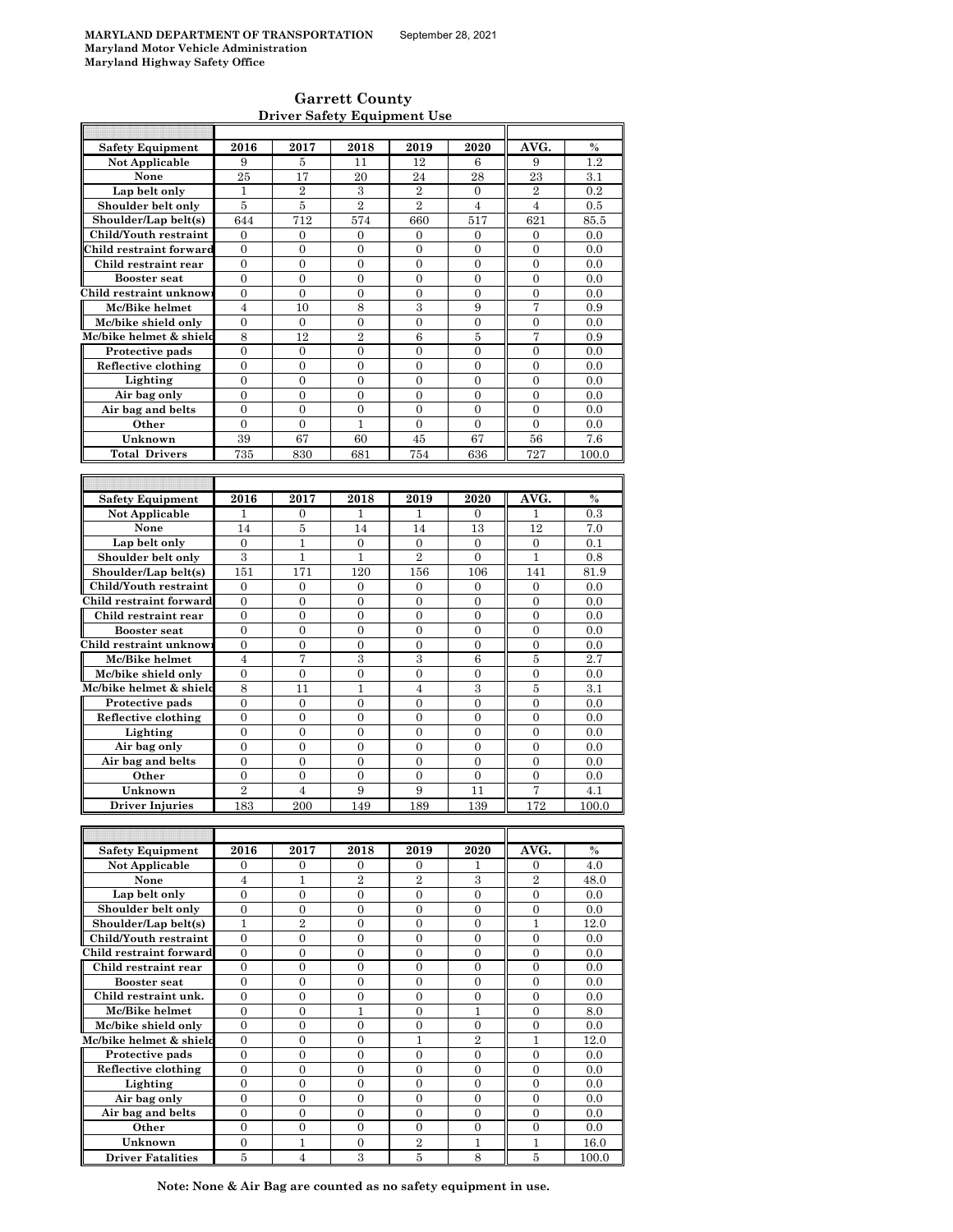| <b>Garrett County</b> |  |
|-----------------------|--|
| Passenger Age         |  |

| Passenger Age                        | 2016                   | 2017           | 2018             | 2019                   | 2020                          | AVG.           | $\%$         |
|--------------------------------------|------------------------|----------------|------------------|------------------------|-------------------------------|----------------|--------------|
| Under 5                              | 27                     | 32             | 28               | 41                     | 28                            | 31             | 11.5         |
| $5-9$                                | 23                     | 15             | 21               | 31                     | 19                            | 22             | 8.0          |
| $10 - 11$                            | 7                      | 3              | 13               | 12                     | $\overline{4}$                | 8              | 2.9          |
| $12 - 13$                            | 7                      | 12             | 14               | 16                     | 12                            | 12             | 4.5          |
| $14 - 15$                            | 7                      | 14             | 17               | 15                     | 7                             | 12             | 4.4          |
| $16 - 17$                            | 12                     | 11             | 8                | 17                     | 10                            | 12             | 4.3          |
| $18 - 19$                            | 13                     | 31             | 20               | 36                     | 17                            | 23             | 8.6          |
| $20 - 24$                            | 34                     | 29             | 26               | 37                     | 25                            | 30             | 11.1         |
| $25 - 29$                            | 22                     | 32             | 19               | 20                     | 20                            | 23             | 8.3          |
| $30 - 34$                            | 15                     | 22             | 8                | 23                     | 19                            | 17             | 6.4          |
| $35 - 39$                            | $\,6\,$                | 10             | 16               | 17                     | 13                            | 12             | 4.6          |
| $40 - 44$                            | 5                      | 15             | 7                | 12                     | 5                             | 9              | 3.2          |
| $45 - 49$                            | 9                      | 9              | 9                | 11                     | 10                            | 10             | 3.5          |
| $50 - 54$                            | 12                     | 7              | 8                | 9                      | $\,6$                         | $\,$ 8 $\,$    | 3.1          |
| $55 - 59$                            | 13                     | 10             | 6                | 9                      | 9                             | 9              | 3.5          |
| $60 - 64$                            | 13                     | 12             | 10               | 6                      | $\bf 5$                       | 9              | 3.4          |
| $65 - 69$                            | 11                     | 8              | $\,8\,$          | 9                      | $\overline{4}$                | $\,$ 8 $\,$    | 2.9          |
| $70 - 79$                            | 9                      | 14             | $\overline{8}$   | 18                     | $\bf 5$                       | 11             | 4.0          |
| $80 +$                               | 8                      | 1              | $\overline{4}$   | 9                      | $\overline{4}$                | 5              | 1.9          |
| Unknown                              | $\overline{0}$         | $\overline{0}$ | $\overline{0}$   | $\overline{0}$         | $\overline{0}$                | $\overline{0}$ | 0.0          |
| <b>Total Passengers</b>              | 253                    | 287            | 250              | 348                    | 222                           | 272            | 100.0        |
|                                      |                        |                |                  |                        |                               |                |              |
|                                      |                        |                |                  |                        |                               |                |              |
|                                      |                        |                |                  |                        |                               |                |              |
| Passenger Age                        | 2016                   | 2017           | 2018             | 2019                   | 2020                          | AVG.           | $\%$         |
| Under 5                              | 5                      | 10             | $\overline{2}$   | 9                      | 7                             | 7              | 8.3          |
| $5-9$                                | 7                      | $\,6\,$        | $\,6\,$          | $\,6$                  | $\overline{2}$                | 5              | 6.8          |
| $10 - 11$                            | 3                      | 1              | $\overline{4}$   | 5                      | 1                             | 3              | 3.5          |
| $12 - 13$                            | $\overline{2}$         | $\overline{4}$ | $\overline{5}$   | $\overline{5}$         | $\overline{3}$                | $\overline{4}$ | 4.8          |
| $14 - 15$                            | $\overline{4}$         | 6              | $\boldsymbol{6}$ | $\overline{2}$         | $\overline{2}$                | $\overline{4}$ | 5.0          |
| $16 - 17$                            | 6                      | $\overline{2}$ | 3                | $\overline{4}$         | 3                             | $\overline{4}$ | 4.5          |
| $18 - 19$                            | $\overline{4}$         | 13             | 7                | 13                     | $\bf 5$                       | 8              | 10.5         |
| $20 - 24$                            | 11                     | 6              | $\,6$            | 12                     | 3                             | 8              | 9.5          |
| $25 - 29$                            | 7                      | 11             | $\bf 5$          | $\bf 5$                | $\overline{7}$                | $\overline{7}$ | 8.8          |
| $30 - 34$                            | $\overline{4}$         | 7              | $\boldsymbol{3}$ | $\,6$                  | 9                             | 6              | 7.3          |
| $35 - 39$                            | $\overline{0}$         | $\overline{2}$ | $\overline{3}$   | $\mathbf{1}$           | $\overline{2}$                | $\overline{2}$ | 2.0          |
| $40 - 44$                            | $\overline{2}$         | $\bf 5$        | $\mathbf{1}$     | $\bf 5$                | $\mathbf{1}$                  | $\,3\,$        | 3.5          |
| $45 - 49$                            | 3                      | $\overline{4}$ | 3                | $\mathbf{1}$           | 5                             | 3              | 4.0          |
| $50 - 54$                            | $\bf 5$                | $\,3$          | $\overline{2}$   | $\mathbf{1}$           | 3                             | 3              | 3.5          |
| $55 - 59$                            | 8                      | 6              | 1                | $\,2$                  | $\overline{2}$                | $\overline{4}$ | 4.8          |
| $60 - 64$                            | $\overline{4}$         | $\overline{2}$ | 3                | $\overline{4}$         | 3                             | $\,3$          | 4.0          |
| $65 - 69$                            | $\bf 5$                | $\mathbf{1}$   | $\,3$            | $\bf 5$                | $\overline{0}$                | $\,3$          | $3.5\,$      |
| $70 - 79$                            | $\overline{2}$         | 6              | $\mathbf 1$      | $\overline{4}$         | $\boldsymbol{0}$              | 3              | 3.3          |
| $80 +$                               | 3                      | $\mathbf{1}$   | $\overline{2}$   | 3                      | $\mathbf{1}$                  | $\overline{2}$ | 2.5          |
| Unknown<br><b>Injured Passengers</b> | $\boldsymbol{0}$<br>85 | 0<br>96        | 0<br>66          | $\boldsymbol{0}$<br>93 | $\boldsymbol{0}$<br>$\bf{59}$ | 0<br>80        | 0.0<br>100.0 |

| Passenger Age               | 2016           | 2017           | 2018           | 2019           | 2020           | AVG.           | $\%$  |
|-----------------------------|----------------|----------------|----------------|----------------|----------------|----------------|-------|
| Under 5                     | 1              | $\mathbf{0}$   | $\overline{0}$ | $\mathbf{0}$   | $\mathbf{0}$   | $\mathbf{0}$   | 9.1   |
| $5-9$                       | $\overline{0}$ | $\mathbf{0}$   | $\overline{0}$ | $\mathbf{0}$   | $\mathbf{0}$   | $\mathbf{0}$   | 0.0   |
| $10 - 11$                   | $\overline{0}$ | $\theta$       | $\Omega$       | $\theta$       | $\theta$       | $\theta$       | 0.0   |
| $12 - 13$                   | $\mathbf{0}$   | $\mathbf{0}$   | $\overline{2}$ | $\mathbf{0}$   | $\overline{0}$ | $\mathbf{0}$   | 18.2  |
| $14 - 15$                   | $\overline{0}$ | $\overline{0}$ | $\mathbf{0}$   | $\overline{0}$ | $\overline{0}$ | $\overline{0}$ | 0.0   |
| $16 - 17$                   | $\Omega$       | $\Omega$       | $\Omega$       | $\Omega$       | $\Omega$       | $\Omega$       | 0.0   |
| $18 - 19$                   | $\overline{0}$ | $\Omega$       | $\Omega$       | $\Omega$       | 1              | $\mathbf{0}$   | 9.1   |
| $20 - 24$                   | $\mathbf{0}$   | $\mathbf{1}$   | 1              | $\mathbf{0}$   | $\mathbf{0}$   | $\mathbf{0}$   | 18.2  |
| $25 - 29$                   | $\overline{0}$ | $\overline{0}$ | $\mathbf{0}$   | $\overline{0}$ | $\overline{0}$ | $\overline{0}$ | 0.0   |
| $30 - 34$                   | $\overline{0}$ | $\Omega$       | $\Omega$       | $\Omega$       | $\Omega$       | $\Omega$       | 0.0   |
| $35 - 39$                   | $\mathbf{0}$   | $\Omega$       | $\Omega$       | $\Omega$       | $\Omega$       | $\mathbf{0}$   | 0.0   |
| $40 - 44$                   | $\overline{0}$ | $\overline{0}$ | $\Omega$       | $\theta$       | $\overline{0}$ | $\mathbf{0}$   | 0.0   |
| $45 - 49$                   | 1              | $\Omega$       | $\Omega$       | $\Omega$       | $\Omega$       | $\mathbf{0}$   | 9.1   |
| $50 - 54$                   | $\Omega$       | $\Omega$       | $\Omega$       | $\Omega$       | $\Omega$       | $\Omega$       | 0.0   |
| $55 - 59$                   | $\overline{0}$ | $\overline{0}$ | $\mathbf{0}$   | $\mathbf{0}$   | $\overline{0}$ | $\mathbf{0}$   | 0.0   |
| $60 - 64$                   | 1              | $\Omega$       | $\Omega$       | $\theta$       | $\Omega$       | $\theta$       | 9.1   |
| $65 - 69$                   | $\overline{0}$ | $\mathbf{0}$   | $\Omega$       | $\mathbf{0}$   | $\mathbf{0}$   | $\mathbf{0}$   | 0.0   |
| $70 - 79$                   | $\overline{0}$ | $\mathbf{0}$   | $\mathbf{0}$   | $\mathbf{0}$   | $\Omega$       | $\mathbf{0}$   | 0.0   |
| $80 +$                      | 1              | $\overline{0}$ | $\mathbf{0}$   | $\mathbf{0}$   | $\overline{2}$ | 1              | 27.3  |
| Unknown                     | $\Omega$       | $\Omega$       | $\Omega$       | $\Omega$       | $\Omega$       | $\mathbf{0}$   | 0.0   |
| <b>Passenger Fatalities</b> | 4              | 1              | 3              | $\mathbf{0}$   | 3              | $\overline{2}$ | 100.0 |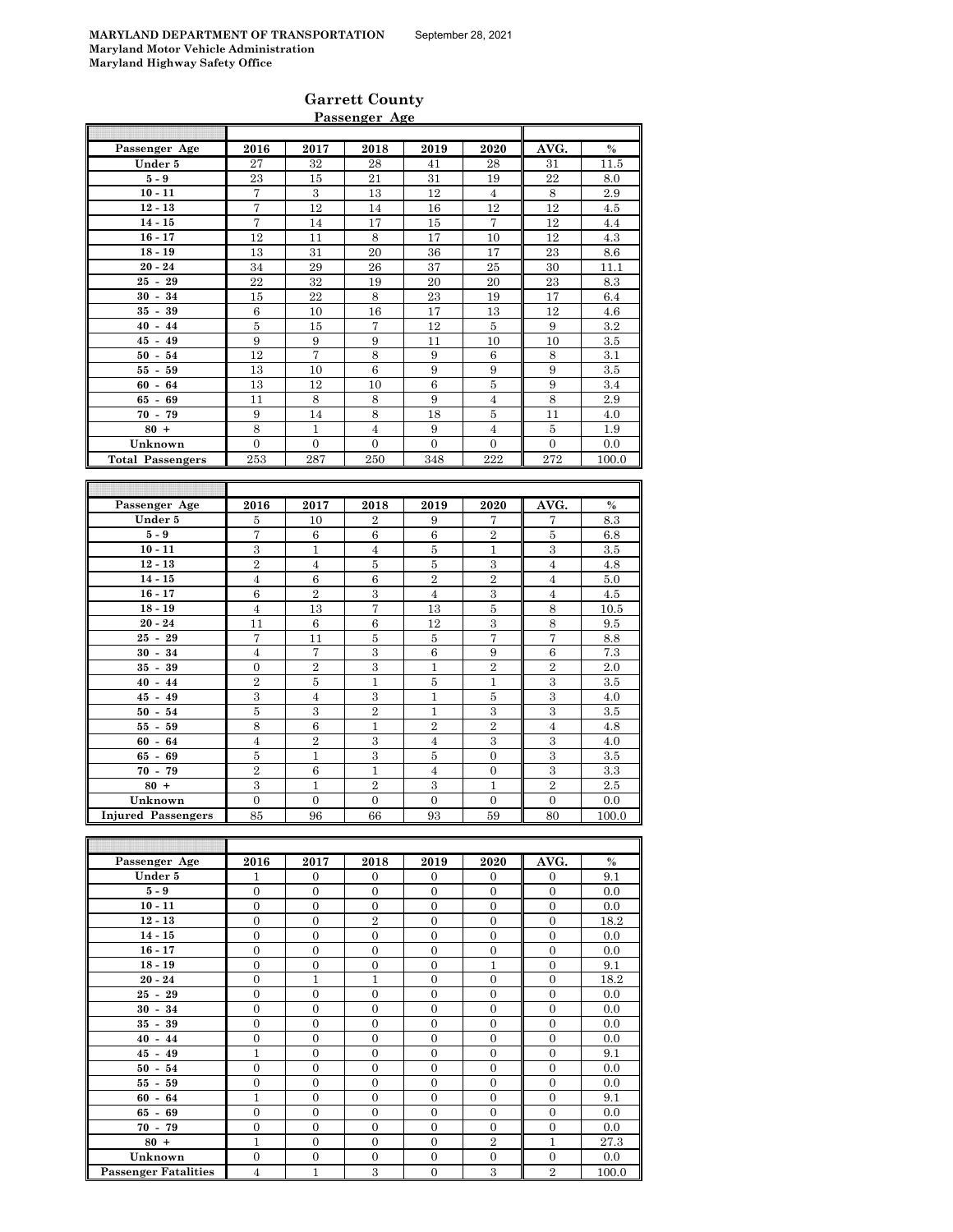|                             |                |                | I geschied neuner |                |                |                |       |
|-----------------------------|----------------|----------------|-------------------|----------------|----------------|----------------|-------|
|                             |                |                |                   |                |                |                |       |
| Passenger Gender            | 2016           | 2017           | 2018              | 2019           | 2020           | AVG.           | $\%$  |
| Male                        | 108            | 127            | 104               | 176            | 87             | 120            | 44.3  |
| Female                      | 145            | 156            | 146               | 170            | 134            | 150            | 55.2  |
| Unknown                     | $\overline{0}$ | 4              | $\overline{0}$    | $\overline{2}$ | 1              |                | 0.5   |
| <b>Total Passengers</b>     | 253            | 287            | 250               | 348            | 222            | 272            | 100.0 |
|                             |                |                |                   |                |                |                |       |
|                             |                |                |                   |                |                |                |       |
| Passenger Gender            | 2016           | 2017           | 2018              | 2019           | 2020           | AVG.           | $\%$  |
| Male                        | 32             | 40             | 27                | 46             | 15             | 32             | 40.1  |
| Female                      | 53             | 54             | 39                | 47             | 44             | 47             | 59.4  |
| Unknown                     | $\theta$       | $\overline{2}$ | $\overline{0}$    | $\theta$       | $\overline{0}$ | $\Omega$       | 0.5   |
| <b>Passenger Injuries</b>   | 85             | 96             | 66                | 93             | 59             | 80             | 100.0 |
|                             |                |                |                   |                |                |                |       |
|                             |                |                |                   |                |                |                |       |
| Passenger Gender            | 2016           | 2017           | 2018              | 2019           | 2020           | AVG.           | $\%$  |
| Male                        | $\overline{2}$ |                | $\overline{2}$    | $\overline{0}$ | $\overline{0}$ |                | 45.5  |
| Female                      | $\overline{2}$ | $\overline{0}$ |                   | $\theta$       | 3              |                | 54.5  |
| Unknown                     | $\overline{0}$ | $\overline{0}$ | $\overline{0}$    | $\overline{0}$ | $\overline{0}$ | $\theta$       | 0.0   |
| <b>Passenger Fatalities</b> | $\overline{4}$ |                | 3                 | $\theta$       | 3              | $\overline{2}$ | 100.0 |

# **Garrett County Passenger Gender**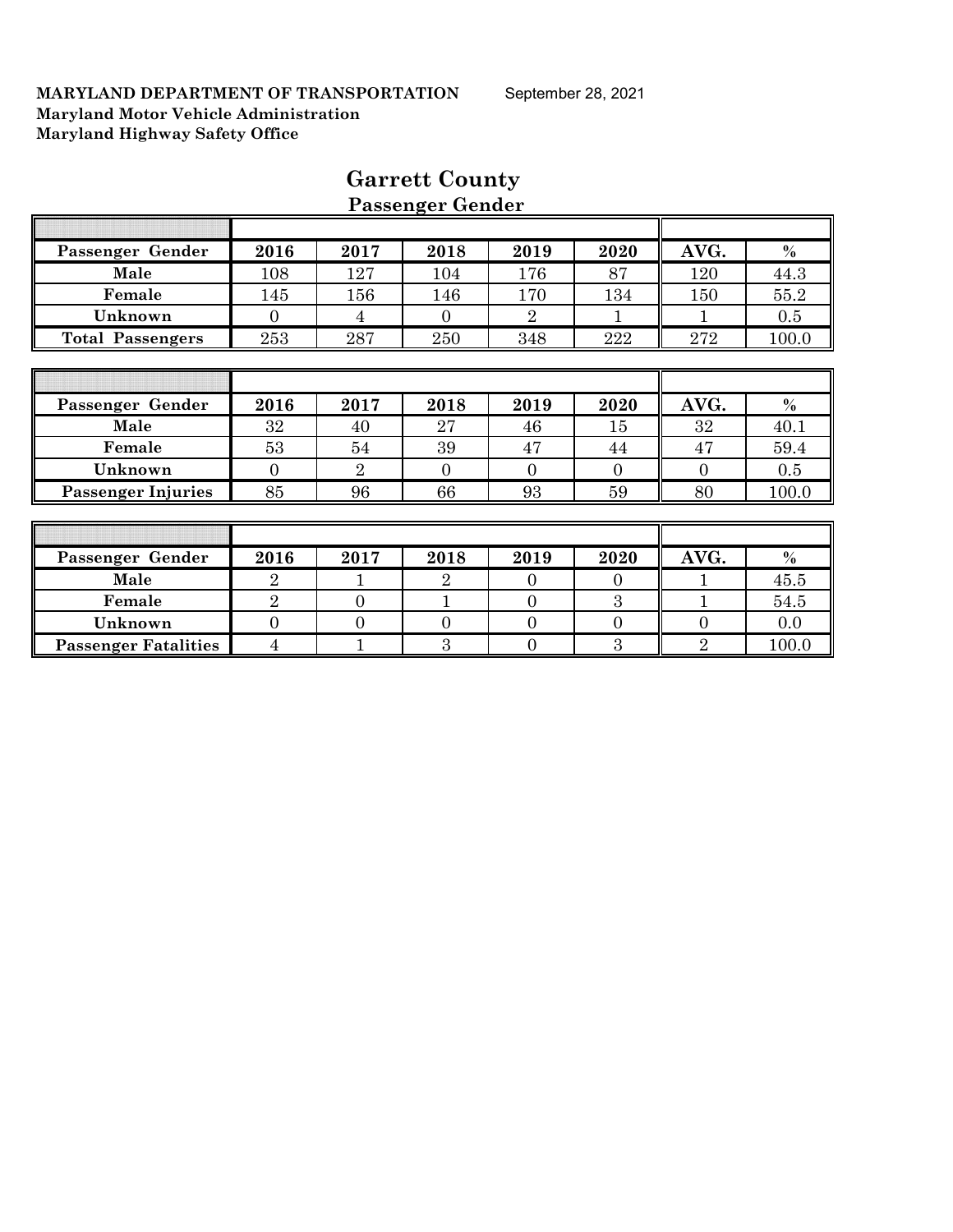| <b>Garrett County</b>                 |  |
|---------------------------------------|--|
| <b>Passenger Safety Equipment Use</b> |  |

| <b>Safety Equipment</b> | 2016           | 2017           | 2018           | 2019           | 2020           | AVG.           | $\frac{0}{0}$ |
|-------------------------|----------------|----------------|----------------|----------------|----------------|----------------|---------------|
| Not Applicable          | 4              | 1              | $\overline{2}$ | $\Omega$       | $\overline{2}$ | $\overline{2}$ | 0.7           |
| None                    | 18             | 15             | 15             | 11             | 9              | 14             | 5.0           |
| Lap belt only           | $\overline{2}$ | $\overline{2}$ | $\overline{2}$ | $\overline{2}$ | 1              | $\overline{2}$ | 0.7           |
| Shoulder belt only      | $\Omega$       | $\mathbf{1}$   | $\mathbf{1}$   | $\overline{2}$ | $\Omega$       | $\mathbf{1}$   | 0.3           |
| Shoulder/Lap belt(s)    | 185            | 221            | 168            | 271            | 156            | 200            | 73.6          |
| Child/Youth restraint   | $\overline{0}$ | $\mathbf{0}$   | $\mathbf{0}$   | $\Omega$       | $\Omega$       | $\Omega$       | 0.0           |
| Child restraint forward | 20             | 28             | 18             | 39             | 18             | 25             | 9.0           |
| Child restraint rear    | 6              | 8              | 12             | 12             | 9              | 9              | 3.5           |
| <b>Booster seat</b>     | $\overline{5}$ | 3              | $\overline{5}$ | 3              | 10             | $\overline{5}$ | 1.9           |
| Child restraint unk.    | 5              | $\overline{0}$ | $\overline{2}$ | $\theta$       | $\overline{2}$ | $\overline{2}$ | 0.7           |
| Mc/Bike helmet          | $\mathbf{1}$   | $\mathbf{1}$   | 3              | $\overline{0}$ | $\overline{2}$ | 1              | 0.5           |
| Mc/bike shield only     | 0              | $\mathbf{0}$   | $\overline{0}$ | $\overline{0}$ | $\mathbf{0}$   | $\mathbf{0}$   | 0.0           |
| Mc/bike helmet & shield | 1              | $\overline{2}$ | $\Omega$       | $\theta$       | $\Omega$       | 1              | 0.2           |
| Protective pads         | $\theta$       | $\theta$       | $\theta$       | $\theta$       | $\Omega$       | $\Omega$       | 0.0           |
| Reflective clothing     | $\theta$       | $\Omega$       | $\Omega$       | $\Omega$       | $\Omega$       | $\Omega$       | 0.0           |
| Lighting                | $\theta$       | $\Omega$       | $\Omega$       | $\theta$       | $\Omega$       | $\theta$       | 0.0           |
| Air bag only            | 0              | $\Omega$       | $\Omega$       | $\Omega$       | $\Omega$       | $\Omega$       | 0.0           |
| Air bag and belts       | 0              | $\Omega$       | $\Omega$       | $\Omega$       | $\Omega$       | $\Omega$       | 0.0           |
| Other                   | $\theta$       | 1              | $\theta$       | $\theta$       | $\Omega$       | $\Omega$       | 0.1           |
| Unknown                 | 6              | $\overline{4}$ | 22             | 8              | 13             | 11             | 3.9           |
| <b>Total Passengers</b> | 253            | 287            | 250            | 348            | 222            | 272            | 100.0         |
|                         |                |                |                |                |                |                |               |
|                         |                |                |                |                |                |                |               |
| <b>Safety Equipment</b> | 2016           | 2017           | 2018           | 2019           | 2020           | AVG.           | $\frac{0}{0}$ |
| Not Applicable          | 1              | 1              | 1              | 0              | $\mathbf{0}$   | 1              | 0.8           |
| None                    | 13             | $\overline{4}$ | 9              | 8              | 6              | 8              | 10.0          |
| Lap belt only           | $\theta$       | $\overline{2}$ | $\overline{2}$ | 1              | 1              | $\mathbf{1}$   | 1.5           |
| Shoulder belt only      | $\theta$       | $\overline{0}$ | $\overline{0}$ | $\mathbf{1}$   | $\theta$       | $\theta$       | 0.3           |
| Shoulder/Lap belt(s)    | 58             | 72             | 43             | 68             | 38             | 56             | 69.9          |
| Child/Youth restraint   | 0              | $\Omega$       | $\mathbf{0}$   | $\Omega$       | $\Omega$       | $\mathbf{0}$   | 0.0           |
| Child restraint forward | $\overline{2}$ | 10             | 3              | 13             | 6              | $\overline{7}$ | 8.5           |
| Child restraint rear    | $\overline{4}$ | $\mathbf{1}$   | $\overline{0}$ | $\theta$       | $\overline{2}$ | $\overline{1}$ | 1.8           |
| <b>Booster seat</b>     | $\overline{2}$ | $\mathbf{1}$   | $\overline{0}$ | $\theta$       | $\theta$       | $\mathbf{1}$   | 0.8           |
| Child restraint unk.    | 1              | $\overline{0}$ | $\overline{0}$ | $\theta$       | $\Omega$       | $\overline{0}$ | 0.3           |
| Mc/Bike helmet          | 1              | $\mathbf{1}$   | $\overline{2}$ | $\theta$       | 1              | 1              | 1.3           |
| Mc/bike shield only     | $\overline{0}$ | $\overline{0}$ | $\overline{0}$ | $\theta$       | $\Omega$       | $\overline{0}$ | 0.0           |
| Mc/bike helmet & shield | 1              | $\overline{2}$ | $\Omega$       | $\theta$       | $\Omega$       | 1              | 0.8           |
| Protective pads         | 0              | $\theta$       | 0              | $\Omega$       | $\Omega$       | $\Omega$       | 0.0           |
| Reflective clothing     | $\theta$       | $\theta$       | $\theta$       | $\theta$       | $\Omega$       | $\Omega$       | 0.0           |

**Lighting** 0 0 0 0 0 0 0.0 **Air bag only** 0 0 0 0 0 0 0.0 Air bag and belts **Other**  $\begin{array}{|c|c|c|c|c|c|} \hline 0 & 1 & 0 & 0 & 0 & 0 & 0.3 \ \hline \end{array}$ **Unknown** 2 1 6 2 5 3 4.0<br> **Senger Injuries** 85 96 66 93 59 80 100.0 **Passenger Injuries** Г  $\overline{\mathsf{T}}$ 

| <b>Safety Equipment</b>     | 2016           | 2017     | 2018           | 2019           | 2020           | AVG.           | $\frac{0}{0}$ |
|-----------------------------|----------------|----------|----------------|----------------|----------------|----------------|---------------|
| Not Applicable              | $\Omega$       | $\Omega$ | $\Omega$       | $\Omega$       | $\Omega$       | 0              | 0.0           |
| None                        | $\overline{2}$ | $\Omega$ | $\overline{2}$ | $\theta$       | $\overline{2}$ |                | 54.5          |
| Lap belt only               | $\Omega$       | $\Omega$ | $\Omega$       | $\Omega$       | $\Omega$       | $\theta$       | 0.0           |
| Shoulder belt only          | $\Omega$       | $\Omega$ | $\Omega$       | $\Omega$       | $\Omega$       | $\Omega$       | 0.0           |
| Shoulder/Lap belt(s)        | 1              | $\Omega$ |                | $\Omega$       |                |                | 27.3          |
| Child/Youth restraint       | $\theta$       | $\Omega$ | $\Omega$       | $\Omega$       | $\Omega$       | $\Omega$       | 0.0           |
| Child restraint forward     | 1              | 0        | $\Omega$       | $\Omega$       | $\Omega$       | 0              | 9.1           |
| Child restraint rear        | $\theta$       | $\Omega$ | $\Omega$       | $\Omega$       | $\Omega$       | $\Omega$       | 0.0           |
| <b>Booster seat</b>         | $\Omega$       | $\Omega$ | $\Omega$       | $\Omega$       | $\Omega$       | $\Omega$       | 0.0           |
| Child restraint unk.        | $\theta$       | $\Omega$ | $\Omega$       | $\overline{0}$ | $\theta$       | $\theta$       | 0.0           |
| Mc/Bike helmet              | $\Omega$       | $\Omega$ | $\Omega$       | $\Omega$       | $\Omega$       | $\Omega$       | 0.0           |
| Mc/bike shield only         | $\theta$       | $\Omega$ | $\Omega$       | $\Omega$       | $\Omega$       | $\theta$       | 0.0           |
| Mc/bike helmet & shield     | $\theta$       | $\Omega$ | $\Omega$       | $\Omega$       | $\Omega$       | $\Omega$       | 0.0           |
| Protective pads             | $\Omega$       | $\Omega$ | $\Omega$       | $\Omega$       | $\Omega$       | $\Omega$       | 0.0           |
| Reflective clothing         | $\Omega$       | $\Omega$ | $\Omega$       | $\Omega$       | $\Omega$       | $\Omega$       | 0.0           |
| Lighting                    | $\Omega$       | $\Omega$ | $\Omega$       | $\Omega$       | $\Omega$       | $\Omega$       | 0.0           |
| Air bag only                | $\overline{0}$ | $\Omega$ | $\Omega$       | $\Omega$       | $\Omega$       | $\Omega$       | 0.0           |
| Air bag and belts           | $\Omega$       | $\Omega$ | $\Omega$       | $\Omega$       | $\Omega$       | $\Omega$       | 0.0           |
| Other                       | $\Omega$       | $\Omega$ | $\Omega$       | $\Omega$       | $\Omega$       | $\theta$       | 0.0           |
| Unknown                     | $\Omega$       | 1        | $\Omega$       | $\Omega$       | $\Omega$       | $\Omega$       | 9.1           |
| <b>Passenger Fatalities</b> | 4              |          | 3              | 0              | 3              | $\overline{2}$ | 100.0         |

**Note: None & Air Bag are counted as no safety equipment in use.**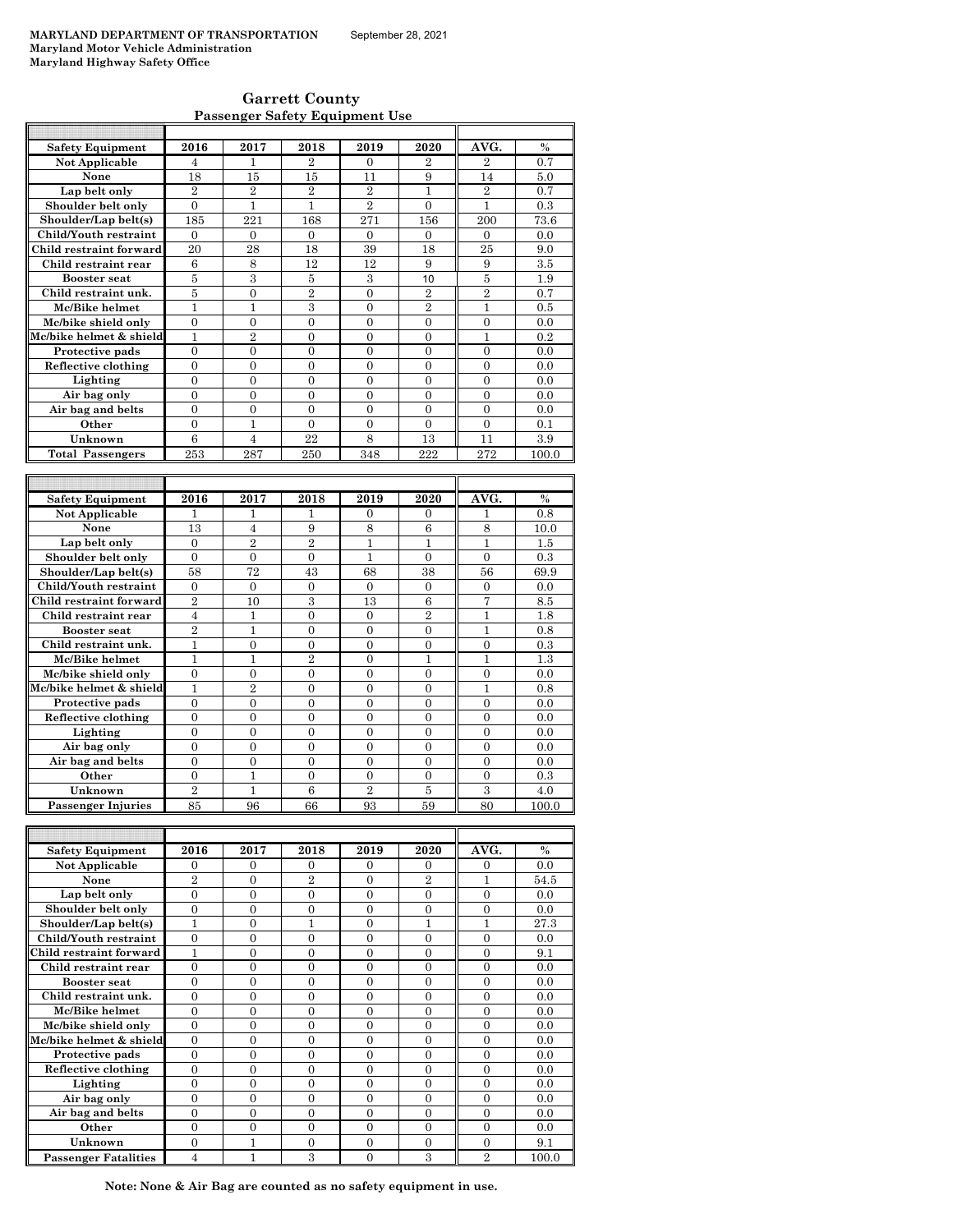### **Garrett County Non-Motorist Age**

| Non-Motorist Age           | 2016           | 2017           | 2018           | 2019           | 2020             | AVG.           | $\%$  |
|----------------------------|----------------|----------------|----------------|----------------|------------------|----------------|-------|
| Under 5                    | $\Omega$       | $\mathbf{0}$   | $\Omega$       | 1              | $\mathbf{0}$     | $\Omega$       | 3.6   |
| $5-9$                      | $\overline{0}$ | $\mathbf{0}$   | $\Omega$       | 1              | $\mathbf{0}$     | $\Omega$       | 3.6   |
| $10 - 15$                  | $\overline{0}$ | $\mathbf{1}$   | 1              | 1              | $\mathbf{0}$     | 1              | 10.7  |
| $16 - 17$                  | $\overline{0}$ | $\mathbf{1}$   | $\Omega$       | 1              | $\overline{0}$   | $\overline{0}$ | 7.1   |
| $18 - 19$                  | $\mathbf{1}$   | 1              | $\overline{0}$ | 1              | $\overline{1}$   | 1              | 14.3  |
| $20 - 24$                  | $\mathbf{1}$   | $\overline{0}$ | $\Omega$       | $\Omega$       | $\overline{0}$   | $\Omega$       | 3.6   |
| $25 - 29$                  | $\overline{0}$ | $\mathbf{1}$   | $\Omega$       | $\Omega$       | $\overline{1}$   | $\Omega$       | 7.1   |
| $30 - 34$                  | $\overline{0}$ | $\overline{2}$ | $\mathbf{0}$   | 1              | $\mathbf{0}$     | 1              | 10.7  |
| $35 - 39$                  | $\overline{0}$ | $\mathbf{0}$   | $\Omega$       | $\overline{0}$ | $\mathbf{0}$     | $\overline{0}$ | 0.0   |
| $40 - 44$                  | $\overline{0}$ | $\overline{0}$ | $\Omega$       | $\overline{0}$ | $\overline{0}$   | $\overline{0}$ | 0.0   |
| $45 - 49$                  | $\overline{0}$ | $\mathbf{0}$   | $\overline{0}$ | 1              | $\mathbf{0}$     | $\Omega$       | 3.6   |
| $50 - 54$                  | $\overline{0}$ | $\mathbf{1}$   | 1              | 1              | $\mathbf{0}$     | 1              | 10.7  |
| $55 - 59$                  | $\mathbf{1}$   | $\overline{2}$ | $\Omega$       | $\mathbf{0}$   | $\overline{1}$   | 1              | 14.3  |
| $60 - 64$                  | $\overline{2}$ | $\mathbf{0}$   | $\overline{0}$ | $\overline{0}$ | $\mathbf{0}$     | $\overline{0}$ | 7.1   |
| $65 - 69$                  | $\mathbf{1}$   | $\mathbf{0}$   | $\Omega$       | $\Omega$       | $\boldsymbol{0}$ | $\Omega$       | 3.6   |
| $70 - 79$                  | $\Omega$       | $\Omega$       | $\Omega$       | $\Omega$       | $\overline{0}$   | $\theta$       | 0.0   |
| $80 +$                     | $\mathbf{0}$   | $\Omega$       | $\Omega$       | $\Omega$       | $\mathbf{0}$     | $\Omega$       | 0.0   |
| Unknown                    | $\Omega$       | $\mathbf{0}$   | $\overline{0}$ | $\overline{0}$ | $\mathbf{0}$     | $\theta$       | 0.0   |
| <b>Total Non-Motorists</b> | 6              | 9              | $\overline{2}$ | 8              | 3                | 6              | 100.0 |

| Non-Motorist Age   | 2016           | 2017           | 2018           | 2019           | 2020           | AVG.           | $\%$  |
|--------------------|----------------|----------------|----------------|----------------|----------------|----------------|-------|
| Under 5            | $\Omega$       | $\Omega$       | $\Omega$       | 1              | $\Omega$       | $\overline{0}$ | 3.8   |
| $5-9$              | $\Omega$       | $\theta$       | $\overline{0}$ | $\mathbf{1}$   | $\Omega$       | $\mathbf{0}$   | 3.8   |
| $10 - 15$          | $\overline{0}$ | $\mathbf{1}$   | $\mathbf{1}$   | $\mathbf{1}$   | $\theta$       | 1              | 11.5  |
| $16 - 17$          | $\Omega$       | $\overline{1}$ | $\overline{0}$ | $\mathbf{1}$   | $\overline{0}$ | $\overline{0}$ | 7.7   |
| $18 - 19$          | $\mathbf{1}$   | $\mathbf{1}$   | $\overline{0}$ | $\mathbf{1}$   | 1              | 1              | 15.4  |
| $20 - 24$          | $\overline{1}$ | $\overline{0}$ | $\theta$       | $\theta$       | $\theta$       | $\overline{0}$ | 3.8   |
| $25 - 29$          | $\Omega$       | $\mathbf{1}$   | $\overline{0}$ | $\overline{0}$ | 1              | $\overline{0}$ | 7.7   |
| $30 - 34$          | $\Omega$       | $\mathbf{1}$   | $\overline{0}$ | 1              | $\overline{0}$ | $\overline{0}$ | 7.7   |
| $35 -$<br>39       | $\Omega$       | $\overline{0}$ | $\overline{0}$ | $\theta$       | $\overline{0}$ | $\overline{0}$ | 0.0   |
| $40 - 44$          | $\Omega$       | $\overline{0}$ | $\overline{0}$ | $\overline{0}$ | $\overline{0}$ | $\overline{0}$ | 0.0   |
| $45 - 49$          | $\theta$       | $\overline{0}$ | $\overline{0}$ | $\mathbf{1}$   | $\overline{0}$ | $\overline{0}$ | 3.8   |
| $50 - 54$          | $\overline{0}$ | $\mathbf{1}$   | $\mathbf{1}$   | $\Omega$       | $\overline{0}$ | $\overline{0}$ | 7.7   |
| $55 - 59$          | $\mathbf{1}$   | $\overline{2}$ | $\overline{0}$ | $\overline{0}$ | 1              | 1              | 15.4  |
| $60 - 64$          | $\overline{2}$ | $\overline{0}$ | $\overline{0}$ | $\overline{0}$ | $\overline{0}$ | $\overline{0}$ | 7.7   |
| $65 - 69$          | $\mathbf{1}$   | $\overline{0}$ | $\overline{0}$ | $\theta$       | $\overline{0}$ | $\overline{0}$ | 3.8   |
| $70 - 79$          | $\Omega$       | $\overline{0}$ | $\overline{0}$ | $\theta$       | $\overline{0}$ | $\mathbf{0}$   | 0.0   |
| $80 +$             | $\overline{0}$ | $\overline{0}$ | $\overline{0}$ | $\overline{0}$ | $\overline{0}$ | $\overline{0}$ | 0.0   |
| Unknown            | $\Omega$       | $\overline{0}$ | $\overline{0}$ | $\overline{0}$ | $\overline{0}$ | $\mathbf{0}$   | 0.0   |
| Inj. Non-Motorists | 6              | 8              | $\overline{2}$ | 7              | 3              | 5              | 100.0 |

| Non-Motorist Age             | 2016           | 2017           | 2018           | 2019             | 2020             | AVG.           | $\%$  |
|------------------------------|----------------|----------------|----------------|------------------|------------------|----------------|-------|
| Under 5                      | $\Omega$       | $\Omega$       | $\Omega$       | $\Omega$         | $\overline{0}$   | $\Omega$       | 0.0   |
| $5-9$                        | $\overline{0}$ | $\overline{0}$ | $\mathbf{0}$   | $\mathbf{0}$     | $\mathbf{0}$     | $\mathbf{0}$   | 0.0   |
| $10 - 15$                    | $\overline{0}$ | $\mathbf{0}$   | $\overline{0}$ | $\overline{0}$   | $\mathbf{0}$     | $\mathbf{0}$   | 0.0   |
| $16 - 17$                    | $\overline{0}$ | $\mathbf{0}$   | $\overline{0}$ | $\mathbf{0}$     | $\mathbf{0}$     | $\mathbf{0}$   | 0.0   |
| $18 - 19$                    | $\overline{0}$ | $\overline{0}$ | $\Omega$       | $\Omega$         | $\mathbf{0}$     | $\mathbf{0}$   | 0.0   |
| $20 - 24$                    | $\Omega$       | $\overline{0}$ | $\Omega$       | $\Omega$         | $\mathbf{0}$     | $\Omega$       | 0.0   |
| $25 - 29$                    | $\overline{0}$ | $\overline{0}$ | $\overline{0}$ | $\overline{0}$   | $\mathbf{0}$     | $\mathbf{0}$   | 0.0   |
| $30 - 34$                    | $\overline{0}$ | $\mathbf{1}$   | $\overline{0}$ | $\overline{0}$   | $\mathbf{0}$     | $\mathbf{0}$   | 100.0 |
| $35 - 39$                    | $\overline{0}$ | $\mathbf{0}$   | $\overline{0}$ | $\overline{0}$   | $\mathbf{0}$     | $\mathbf{0}$   | 0.0   |
| $40 - 44$                    | $\overline{0}$ | $\overline{0}$ | $\overline{0}$ | $\overline{0}$   | $\overline{0}$   | $\overline{0}$ | 0.0   |
| $45 - 49$                    | $\theta$       | $\Omega$       | $\Omega$       | $\Omega$         | $\overline{0}$   | $\Omega$       | 0.0   |
| $50 - 54$                    | $\overline{0}$ | $\overline{0}$ | $\overline{0}$ | $\overline{0}$   | $\mathbf{0}$     | $\overline{0}$ | 0.0   |
| $55 - 59$                    | $\overline{0}$ | $\overline{0}$ | $\overline{0}$ | $\overline{0}$   | $\overline{0}$   | $\overline{0}$ | 0.0   |
| $60 - 64$                    | $\overline{0}$ | $\mathbf{0}$   | $\overline{0}$ | $\overline{0}$   | $\mathbf{0}$     | $\mathbf{0}$   | 0.0   |
| $65 - 69$                    | $\overline{0}$ | $\overline{0}$ | $\overline{0}$ | $\overline{0}$   | $\overline{0}$   | $\overline{0}$ | 0.0   |
| $70 - 79$                    | $\Omega$       | $\mathbf{0}$   | $\Omega$       | $\Omega$         | $\overline{0}$   | $\Omega$       | 0.0   |
| $80 +$                       | $\overline{0}$ | $\overline{0}$ | $\Omega$       | $\Omega$         | $\mathbf{0}$     | $\Omega$       | 0.0   |
| Unknown                      | $\overline{0}$ | $\overline{0}$ | $\overline{0}$ | $\overline{0}$   | $\boldsymbol{0}$ | $\overline{0}$ | 0.0   |
| <b>Non-Motor. Fatalities</b> | $\overline{0}$ | $\overline{1}$ | $\overline{0}$ | $\boldsymbol{0}$ | $\boldsymbol{0}$ | $\overline{0}$ | 100.0 |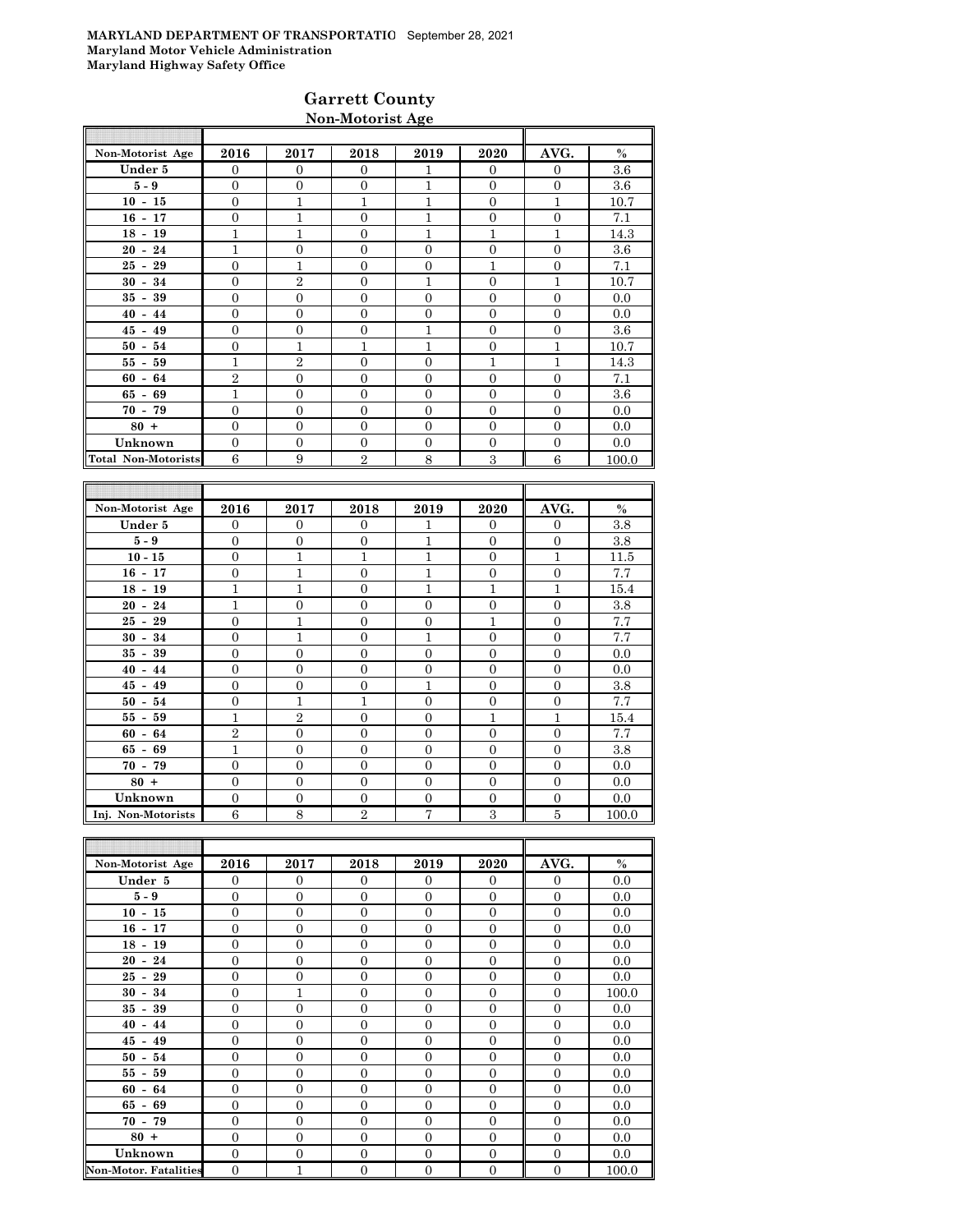| Non-Motorist Gender            | 2016           | 2017           | 2018           | 2019           | 2020           | AVG.           | $\frac{0}{0}$ |
|--------------------------------|----------------|----------------|----------------|----------------|----------------|----------------|---------------|
| Male                           | $\overline{2}$ | 6              | $\overline{2}$ | 3              | 3              | 3              | 57.1          |
| Female                         | 4              | 3              | $\overline{0}$ | 5              | $\Omega$       | $\overline{2}$ | 42.9          |
| Unknown                        | $\overline{0}$ | $\Omega$       | $\Omega$       | $\Omega$       | $\overline{0}$ | $\overline{0}$ | 0.0           |
| <b>Total Non-Motorists</b>     | 6              | 9              | $\overline{2}$ | 8              | 3              | 6              | 100.0         |
|                                |                |                |                |                |                |                |               |
|                                |                |                |                |                |                |                |               |
| Non-Motorist Gender            | 2016           | 2017           | 2018           | 2019           | 2020           | AVG.           | $\frac{0}{0}$ |
| Male                           | $\overline{2}$ | 5              | $\overline{2}$ | 3              | 3              | 3              | 57.7          |
| Female                         | $\overline{4}$ | 3              | $\overline{0}$ | $\overline{4}$ | $\overline{0}$ | $\overline{2}$ | 42.3          |
| Unknown                        | $\overline{0}$ | $\overline{0}$ | $\overline{0}$ | $\Omega$       | $\overline{0}$ | $\overline{0}$ | 0.0           |
| <b>Non-Motorist Injuries</b>   | 6              | 8              | $\overline{2}$ | 7              | 3              | 5              | 100.0         |
|                                |                |                |                |                |                |                |               |
|                                |                |                |                |                |                |                |               |
| Non-Motorist Gender            | 2016           | 2017           | 2018           | 2019           | 2020           | AVG.           | $\%$          |
| Male                           | $\overline{0}$ | 1              | $\Omega$       | $\Omega$       | $\Omega$       | $\Omega$       | 100.0         |
| Female                         | $\overline{0}$ | $\overline{0}$ | $\theta$       | $\theta$       | $\overline{0}$ | $\overline{0}$ | 0.0           |
| Unknown                        | $\overline{0}$ | $\theta$       | $\overline{0}$ | $\theta$       | $\overline{0}$ | $\overline{0}$ | 0.0           |
| <b>Non-Motorist Fatalities</b> | $\overline{0}$ |                | 0              | $\overline{0}$ | 0              | $\overline{0}$ | 100.0         |

# **Garrett County**

# **Non-Motorist Gender**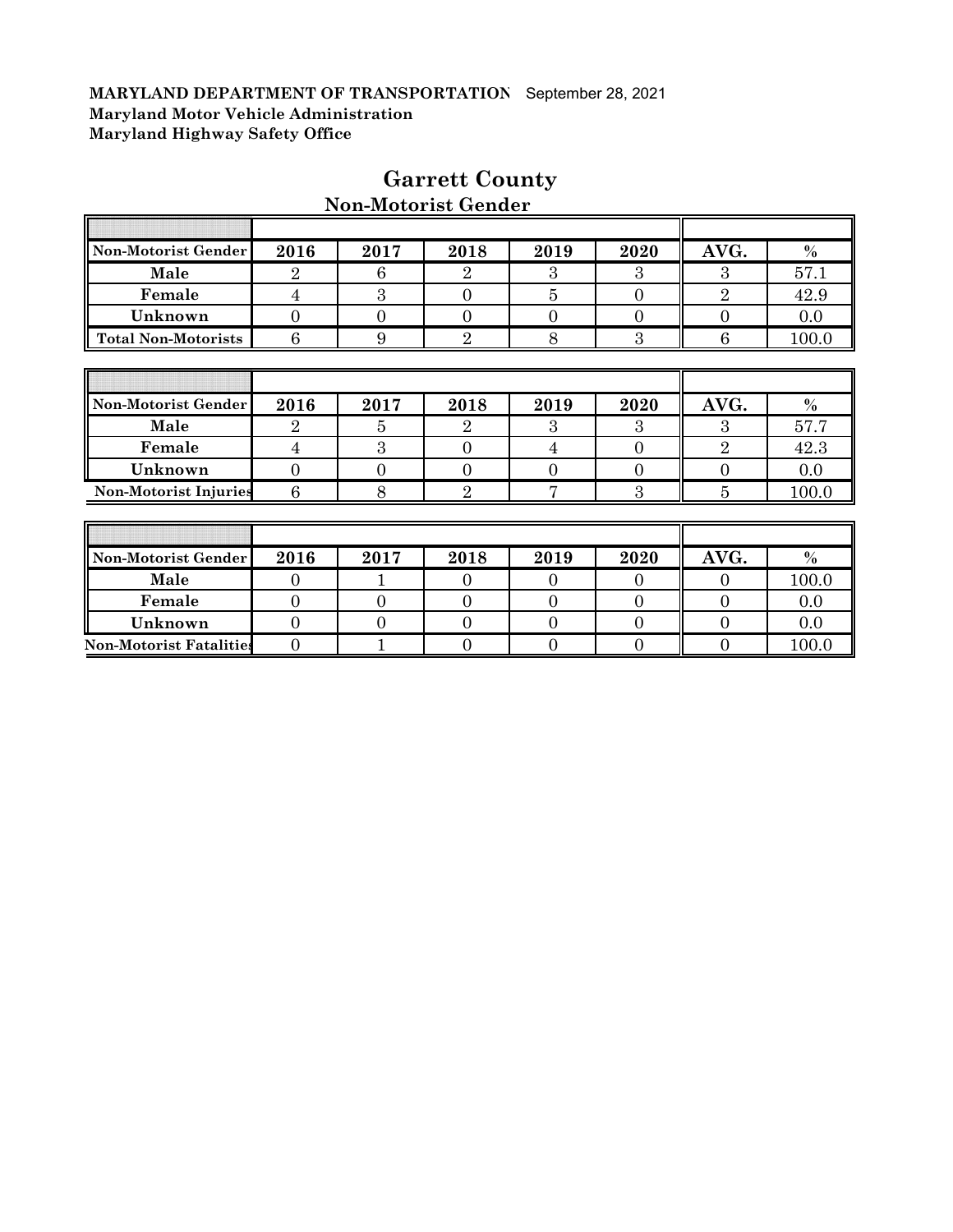# **Garrett County Non-Motorist Location**

| <b>Non-Motorist Location</b>     | 2016             | 2017             | 2018             | 2019             | 2020             | AVG.             | $\%$    |
|----------------------------------|------------------|------------------|------------------|------------------|------------------|------------------|---------|
| Not App.                         | 1                | 0                | 0                | 1                | $\overline{0}$   | 0                | 7.1     |
| Shoulder                         | $\mathbf{0}$     | $\overline{2}$   | $\overline{0}$   | $\mathbf{0}$     | $\mathbf{0}$     | 0                | 7.1     |
| Curb                             | $\mathbf{0}$     | $\overline{0}$   | $\overline{0}$   | $\mathbf{0}$     | $\mathbf{0}$     | $\mathbf{0}$     | 0.0     |
| Sidewalk                         | $\Omega$         | $\Omega$         | $\theta$         | $\Omega$         | $\Omega$         | $\Omega$         | 0.0     |
| <b>Outside Right of Way</b>      | $\overline{0}$   | 1                | $\overline{0}$   | $\overline{0}$   | $\mathbf{0}$     | $\overline{0}$   | $3.6\,$ |
| On Rd. at Crosswalk              | $\overline{0}$   | $\mathbf{0}$     | 0                | $\mathbf{0}$     | 1                | $\mathbf{0}$     | 3.6     |
| On Rd. Not at Cross.             | 3                | 1                | $\overline{0}$   | $\overline{2}$   | $\Omega$         | 1                | 21.4    |
| In School Bus Zone               | $\overline{0}$   | $\overline{0}$   | $\overline{0}$   | $\overline{0}$   | $\overline{0}$   | $\overline{0}$   | 0.0     |
| In Bikeway                       | $\mathbf{0}$     | $\overline{0}$   | $\overline{0}$   | $\overline{0}$   | $\overline{0}$   | $\overline{0}$   | 0.0     |
| <b>At Inter Marked Crosswal</b>  | $\overline{0}$   | $\overline{0}$   | $\boldsymbol{0}$ | $\mathbf{0}$     | $\mathbf{0}$     | 0                | 0.0     |
| <b>At Inter No Crosswalk</b>     | $\mathbf{0}$     | $\overline{0}$   | $\overline{0}$   | $\overline{0}$   | $\overline{0}$   | $\overline{0}$   | 0.0     |
| <b>Driveway Access</b>           | $\overline{0}$   | $\overline{0}$   | $\overline{0}$   | $\overline{0}$   | $\Omega$         | $\Omega$         | 0.0     |
| Median                           | $\overline{0}$   | $\overline{0}$   | $\overline{0}$   | $\overline{0}$   | $\Omega$         | $\overline{0}$   | 0.0     |
| Island                           | $\overline{0}$   | $\overline{0}$   | $\overline{0}$   | $\mathbf{0}$     | $\overline{0}$   | $\mathbf{0}$     | 0.0     |
| <b>Shared Use Path or Trails</b> | $\mathbf{1}$     | $\overline{0}$   | $\overline{0}$   | $\overline{0}$   | $\mathbf{0}$     | $\theta$         | 3.6     |
| <b>Inside Building</b>           | $\mathbf{0}$     | $\overline{0}$   | $\overline{0}$   | $\mathbf{0}$     | $\overline{0}$   | $\overline{0}$   | 0.0     |
| Midblock Marked Crosswa          | $\theta$         | $\overline{0}$   | 0                | $\mathbf{0}$     | $\mathbf{0}$     | $\mathbf{0}$     | 0.0     |
| Other/Unk.                       | $\mathbf{1}$     | 5                | $\overline{2}$   | 5                | $\overline{2}$   | 3                | 53.6    |
| <b>Total Non-Motorists</b>       | 6                | 9                | $\overline{2}$   | 8                | 3                | 6                | 100.0   |
|                                  |                  |                  |                  |                  |                  |                  |         |
|                                  |                  |                  |                  |                  |                  |                  |         |
| <b>Non-Motorist Location</b>     | 2016             | 2017             | 2018             | 2019             | 2020             | AVG.             | $\%$    |
| Not App.                         | 1                | $\mathbf{0}$     | 0                | 0                | $\overline{0}$   | $\mathbf{0}$     | 3.8     |
| Shoulder                         | $\mathbf{0}$     | $\mathbf{1}$     | $\overline{0}$   | $\mathbf{0}$     | $\overline{0}$   | $\overline{0}$   | 3.8     |
| Curb                             | $\overline{0}$   | 0                | 0                | $\mathbf{0}$     | $\mathbf{0}$     | $\theta$         | 0.0     |
| Sidewalk                         | $\mathbf{0}$     | $\overline{0}$   | $\overline{0}$   | $\overline{0}$   | $\overline{0}$   | $\overline{0}$   | 0.0     |
| <b>Outside Right of Way</b>      | $\theta$         | $\mathbf{1}$     | $\overline{0}$   | $\overline{0}$   | $\overline{0}$   | $\overline{0}$   | 3.8     |
| On Rd. at Crosswalk              | $\overline{0}$   | $\overline{0}$   | $\overline{0}$   | $\overline{0}$   | 1                | $\overline{0}$   | 3.8     |
| On Rd. Not at Cross.             | $\sqrt{3}$       | 1                | $\overline{0}$   | $\overline{2}$   | $\overline{0}$   | 1                | 23.1    |
| In School Bus Zone               | $\mathbf{0}$     | $\overline{0}$   | $\overline{0}$   | $\mathbf{0}$     | $\Omega$         | $\overline{0}$   | 0.0     |
| In Bikeway                       | $\mathbf{0}$     | $\mathbf{0}$     | $\overline{0}$   | $\mathbf{0}$     | $\overline{0}$   | $\overline{0}$   | 0.0     |
| Inter Marked Crosswalk           | $\mathbf{0}$     | $\mathbf{0}$     | $\overline{0}$   | $\mathbf{0}$     | $\mathbf{0}$     | $\theta$         | 0.0     |
| <b>At Inters No Crosswalk</b>    | $\overline{0}$   | $\overline{0}$   | $\overline{0}$   | $\overline{0}$   | $\overline{0}$   | $\overline{0}$   | 0.0     |
| <b>Driveway Access</b>           | $\mathbf{0}$     | $\overline{0}$   | $\overline{0}$   | $\overline{0}$   | $\overline{0}$   | $\overline{0}$   | 0.0     |
| Median                           | $\overline{0}$   | $\overline{0}$   | $\overline{0}$   | $\mathbf{0}$     | $\overline{0}$   | $\mathbf{0}$     | 0.0     |
| Island                           | $\overline{0}$   | $\overline{0}$   | $\boldsymbol{0}$ | $\mathbf{0}$     | $\mathbf{0}$     | $\mathbf{0}$     | 0.0     |
| <b>Shared Use Path or Trails</b> | $\mathbf{1}$     | $\Omega$         | $\overline{0}$   | $\Omega$         | $\Omega$         | $\Omega$         | 3.8     |
| <b>Inside Building</b>           | $\overline{0}$   | $\overline{0}$   | $\overline{0}$   | $\overline{0}$   | $\overline{0}$   | $\overline{0}$   | 0.0     |
| Midblock Marked Crosswa          | $\overline{0}$   | $\mathbf{0}$     | 0                | $\mathbf{0}$     | $\mathbf{0}$     | $\mathbf{0}$     | 0.0     |
| Other/Unk.                       | 1                | 5                | $\overline{2}$   | $\overline{5}$   | $\overline{2}$   | 3                | 57.7    |
| <b>Injured Non-Motorists</b>     | 6                | 8                | $\overline{2}$   | 7                | 3                | 5                | 100.0   |
|                                  |                  |                  |                  |                  |                  |                  |         |
|                                  |                  |                  |                  |                  |                  |                  |         |
| Non-Motorist Location            | 2016             | 2017             | 2018             | 2019             | 2020             | AVG.             | $\%$    |
| Not App.                         | $\overline{0}$   | $\overline{0}$   | $\overline{0}$   | $\overline{0}$   | $\overline{0}$   | $\mathbf{0}$     | 0.0     |
| Shoulder                         | $\mathbf{0}$     | $\mathbf{1}$     | $\overline{0}$   | $\mathbf{0}$     | $\mathbf{0}$     | $\mathbf{0}$     | 100.0   |
| Curb                             | $\overline{0}$   | $\overline{0}$   | 0                | $\overline{0}$   | $\mathbf{0}$     | $\mathbf{0}$     | $0.0\,$ |
| Sidewalk                         | $\overline{0}$   | $\overline{0}$   | $\overline{0}$   | $\overline{0}$   | $\overline{0}$   | $\mathbf{0}$     | 0.0     |
| <b>Outside Right of Way</b>      | $\mathbf{0}$     | $\boldsymbol{0}$ | $\boldsymbol{0}$ | $\overline{0}$   | $\boldsymbol{0}$ | $\mathbf{0}$     | 0.0     |
| On Rd. at Crosswalk              | $\mathbf{0}$     | $\boldsymbol{0}$ | $\boldsymbol{0}$ | $\overline{0}$   | $\overline{0}$   | $\boldsymbol{0}$ | 0.0     |
| On Rd. Not at Cross.             | $\overline{0}$   | 0                | 0                | 0                | $\boldsymbol{0}$ | $\mathbf{0}$     | 0.0     |
| In School Bus Zone               | $\overline{0}$   | $\overline{0}$   | $\overline{0}$   | $\overline{0}$   | $\overline{0}$   | $\overline{0}$   | 0.0     |
| In Bikeway                       | $\boldsymbol{0}$ | $\overline{0}$   | $\overline{0}$   | $\mathbf{0}$     | $\overline{0}$   | $\mathbf{0}$     | 0.0     |
| <b>Inters Marked Crosswall</b>   | $\overline{0}$   | $\overline{0}$   | 0                | $\overline{0}$   | $\overline{0}$   | $\overline{0}$   | $0.0\,$ |
| <b>At Inters No Crosswalk</b>    | 0                | $\overline{0}$   | 0                | $\overline{0}$   | $\overline{0}$   | $\overline{0}$   | 0.0     |
| <b>Driveway Access</b>           | $\overline{0}$   | $\mathbf{0}$     | $\overline{0}$   | $\overline{0}$   | $\overline{0}$   | $\overline{0}$   | 0.0     |
| Median                           | $\boldsymbol{0}$ | $\overline{0}$   | $\boldsymbol{0}$ | $\overline{0}$   | $\overline{0}$   | $\mathbf{0}$     | 0.0     |
| Island                           | $\mathbf{0}$     | $\boldsymbol{0}$ | 0                | $\boldsymbol{0}$ | $\boldsymbol{0}$ | $\mathbf{0}$     | 0.0     |
| <b>Shared Use Path or Trails</b> | $\overline{0}$   | $\overline{0}$   | 0                | $\overline{0}$   | $\overline{0}$   | $\overline{0}$   | 0.0     |
| <b>Inside Building</b>           | $\overline{0}$   | $\boldsymbol{0}$ | 0                | $\mathbf{0}$     | $\mathbf{0}$     | $\boldsymbol{0}$ | 0.0     |
|                                  | $\overline{0}$   | $\overline{0}$   | 0                | $\Omega$         | $\Omega$         | $\mathbf{0}$     | 0.0     |
| Midblock Marked Crosswa          |                  |                  |                  |                  |                  |                  |         |

**Other/Unk.** 0 0 0 0 0 0 0.0 **Non-Motorist Fatalities** 0 1 0 0 0 0 0 100.0